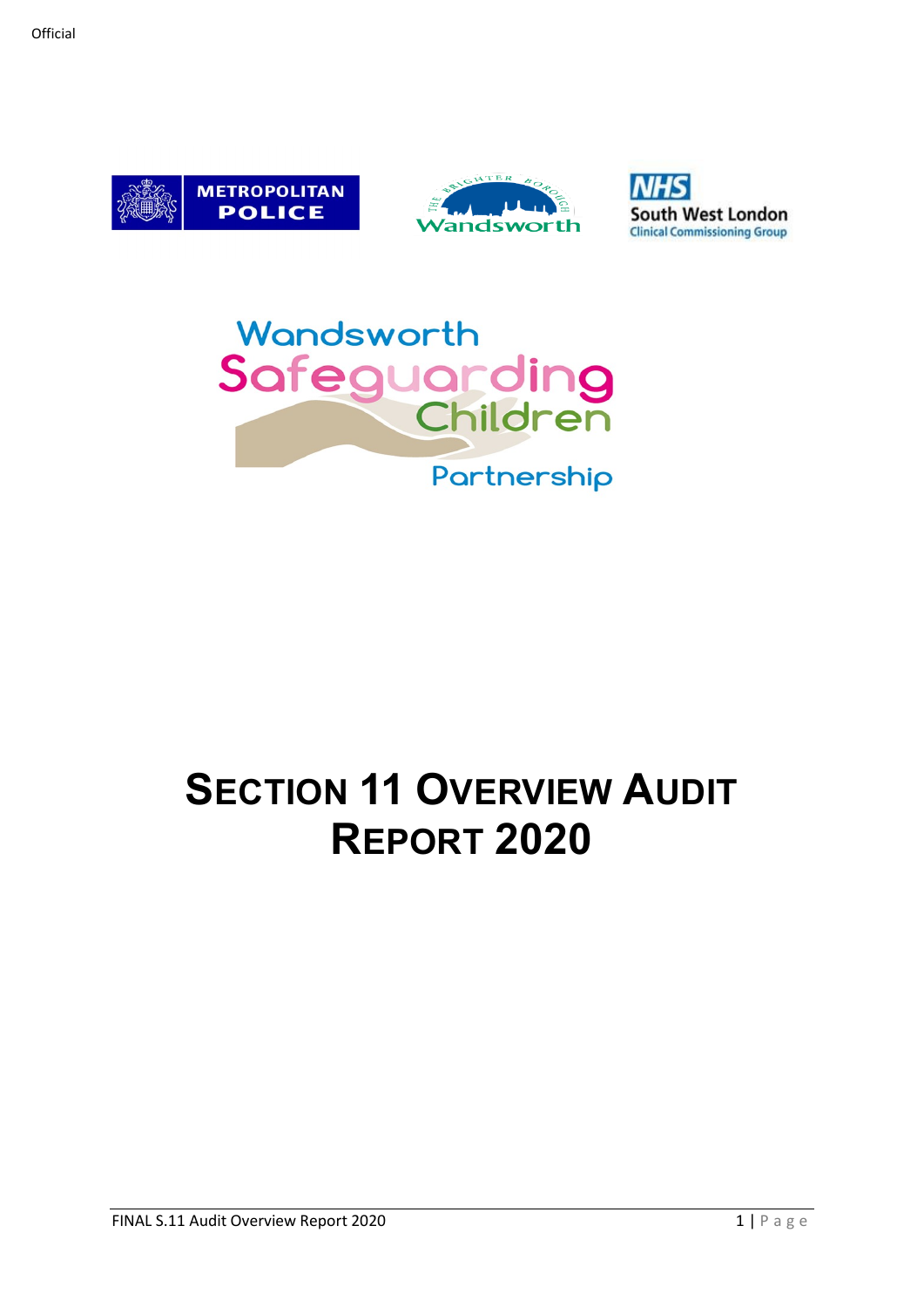# **Contents**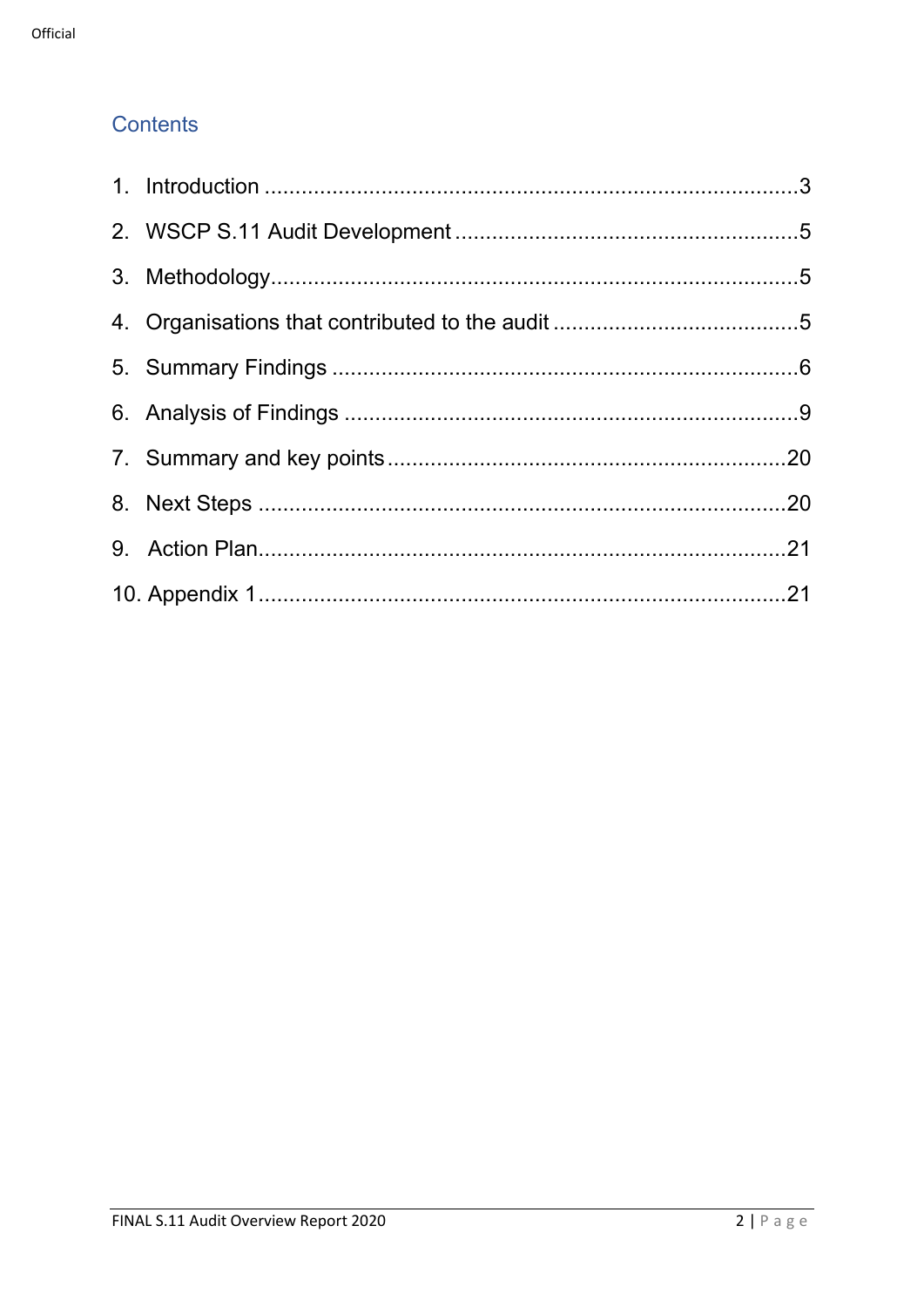# <span id="page-2-0"></span>1. Introduction

- 1.1 Section 11 of the Children Act 2004 requires each person or body to which duties apply to have regard to any guidance given to them by the Secretary of State and places a statutory requirement on organisations and individuals to ensure they have arrangements in place to safeguard and promote the welfare of children.
- 1.2 Working Together to Safeguard Children 2018 states the following as Section 11 standards:
	- $\triangleright$  A clear line of accountability for the commissioning and/or provision of services designed to safeguard and promote the welfare of children
	- $\triangleright$  A senior partnership level lead with the required knowledge, skills, and expertise or sufficiently organisation's/agency's safeguarding arrangements
	- $\triangleright$  A culture of listening to children and taking account of their wishes and feelings, both in individual decisions and the development of services
	- ➢ Clear whistleblowing procedures, which reflect the principles in Sir Robert Francis Freedom to Speak Up Review and are suitably referenced in staff training and codes of conduct, and a culture that enables issues about safeguarding and promoting the welfare of children to be addressed.
	- $\triangleright$  Clear escalation policies for staff to follow when their child safeguarding concerns are not being addressed within their organisation or by other agencies.
	- ➢ Arrangements which set out clearly the processes for sharing information, with other practitioners and with safeguarding partners.
	- ➢ A designated practitioner (or, for health commissioning and health provider organisations/agencies, designated and named practitioners) for children safeguarding. Their role is to support other practitioners in their organisations and agencies to recognise the needs of children, including protection from possible abuse or neglect. Designated practitioner roles should always be explicitly defined in job descriptions. Practitioners should be given sufficient time, funding, supervision, and support to fulfil their child welfare and safeguarding responsibilities effectively.
	- ➢ Safe recruitment practices and ongoing safe working practices for individuals whom the organisation or agency permit to work regularly with the children, including policies on when to obtain a criminal record check
	- ➢ Appropriate supervision and support for staff, including undertaking safeguarding training
	- $\triangleright$  Creating a culture of safety, equality, and protection within the services they provide
- 1.3 In addition:
	- $\triangleright$  Employers are responsible for ensuring that their staff are competent to carry out their responsibilities for safeguarding and promoting the welfare of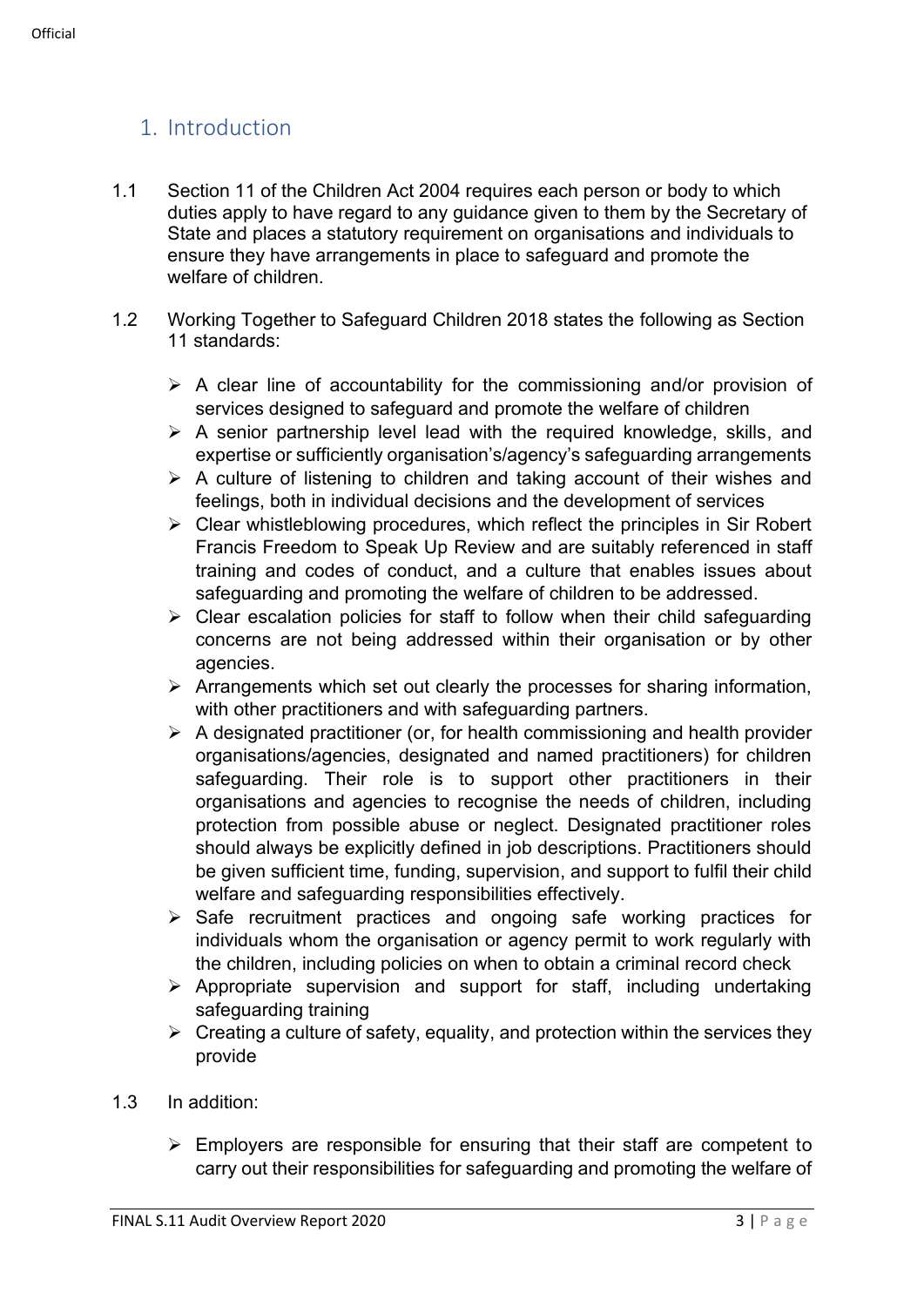children and creating an environment where staff feel able to raise concerns and feel supported in their safeguarding role

- $\triangleright$  Staff should be given a mandatory induction, which includes familiarisation with child protection responsibilities and the procedures to be followed if anyone has any concerns about a child's safety or welfare
- $\triangleright$  All practitioners should have regular reviews of their own practice to ensure they have knowledge, skills and expertise that improve over time
- 1.4 The Wandsworth Safeguarding Children Partnership (WSCP) assesses the effectiveness of local safeguarding arrangements in various ways, including Section 11 safeguarding self-assessments. Currently the WSCP discharges this function by carrying out a section 11 assessment on an annual basis.
- 1.5 Staff changes and the impact of the COVID-19 pandemic and the subsequent lockdown meant that the full section 11 audit could not be completed. At this time agencies were faced with challenges such as school closure, agencies adapting to different ways of working such as working virtually and working from home, health and police being brought into provide front line services.
- 1.6 To avoid not undertaking the Section 11 Audit in 2020 it was agreed by the WSCP executive that a limited audit should be undertaken that focused on Covid-19 and completed by safeguarding leads rather than all practitioners. This was to assure the partnership that arrangements are in place to safeguard and promote the welfare of children.
- 1.7 The partner agencies who participated in the 2020 section 11 audit were:
	- ➢ Health
	- ➢ Local Authority
	- ➢ Education
	- ➢ Police
	- ➢ Housing
- 1.8 Due to the limitations of the audit only one charity was involved this year.
- 1.9 This report sets out the details of the Section 11 Audit carried out in 2020. It summarises and analyses agency responses by identifying strengths and areas for improvement.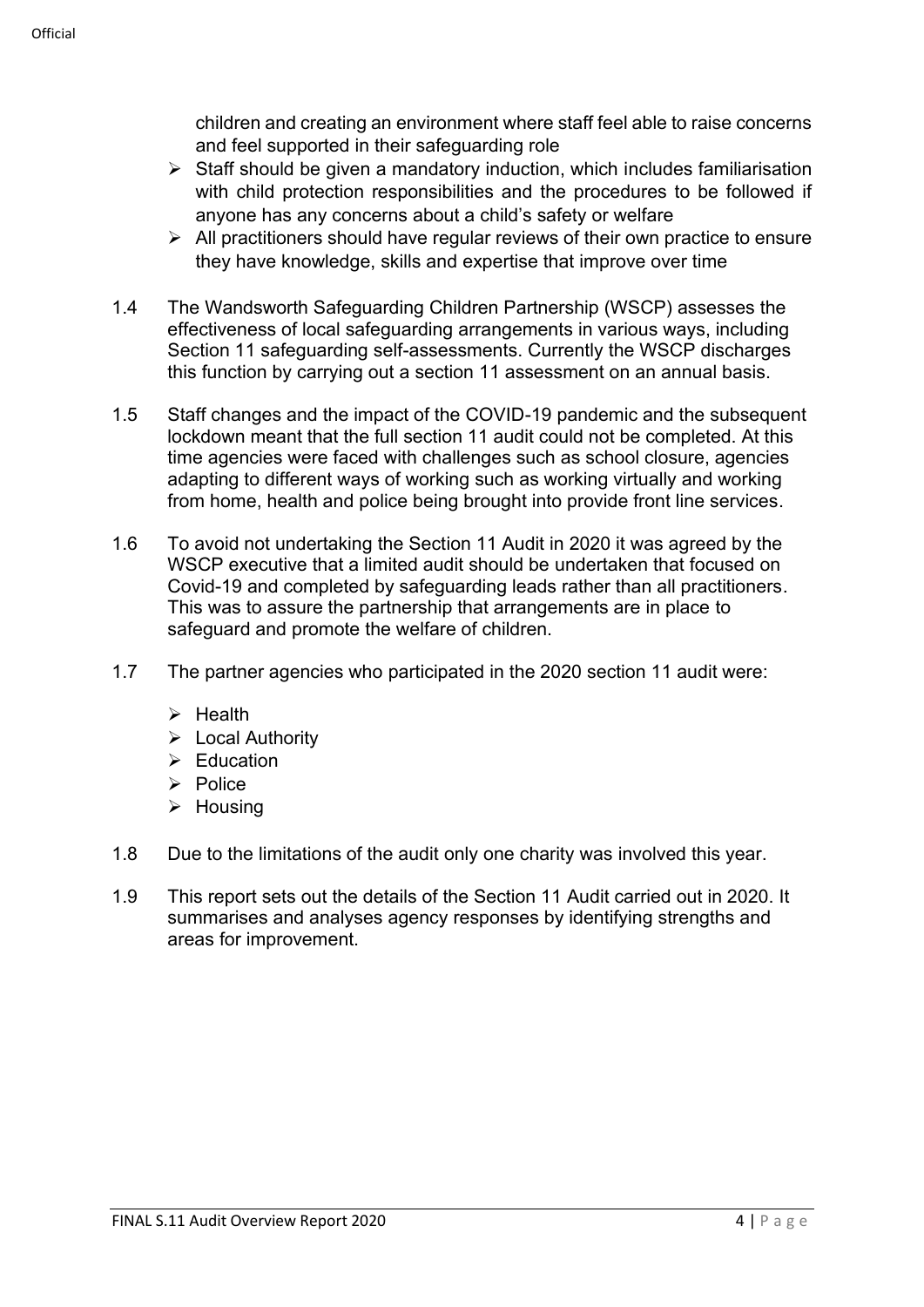# <span id="page-4-0"></span>2. WSCP S.11 Audit Development

- 2.1 The audit this year was developed in consultation with the S.11 Task and Finish Group a sub-group of the Monitoring and Quality Performance sub- committee.
- 2.2 A new format was developed to reflect the limitation of the audit process and the questions were devised to reflect the needs of agencies focusing on safeguarding during the Covid-19 lockdown. Some of the returns were generated using Microsoft Forms, however, education and early years completed a separate word document. The use of the two processes created difficulties in synergising the responses and proved challenging in the analysis of the responses. The use of the two processes meant that not all respondents answered every question and therefore, it wasn't possible to undertake full comparison across the agencies.
- 2.3 Despite this, the survey has been able to capture the key concerns and areas of confidence that agencies have in being able to continue to properly safeguard children and young people. It also gave assurance that strong partnership has continued in unique and challenging circumstances.

# <span id="page-4-1"></span>3. Methodology

- 3.1 The assessment comprised of 43 questions with some general questions that were agency specific. The Designated Safeguarding Leads /supervisors/ managers were asked to complete the questions and to add additional information in the free text boxes. Schools and Early Years completed Word Document forms and everybody else used Microsoft Forms an online survey created in-house. The two processes are reflected in the findings and analysis.
- 3.2 Unlike in previous years the submissions were not scrutinised by the Multi-Agency Scrutiny Panel, early key findings were submitted to the MQ&P subcommittee and used as intelligence for the Partnership Covid-19 weekly strategic meetings.
- 3.3 The report analyses and summarises the findings of the overall Section 11.

## <span id="page-4-2"></span>4. Organisations that contributed to the audit

4.1 The following partner agencies and organisations participated in the 2020 WSCP section 11 audit process. Partners agencies have been grouped into four categories for the purposes of this report. Schools and Early Years were the main contributors and the findings are indicative of this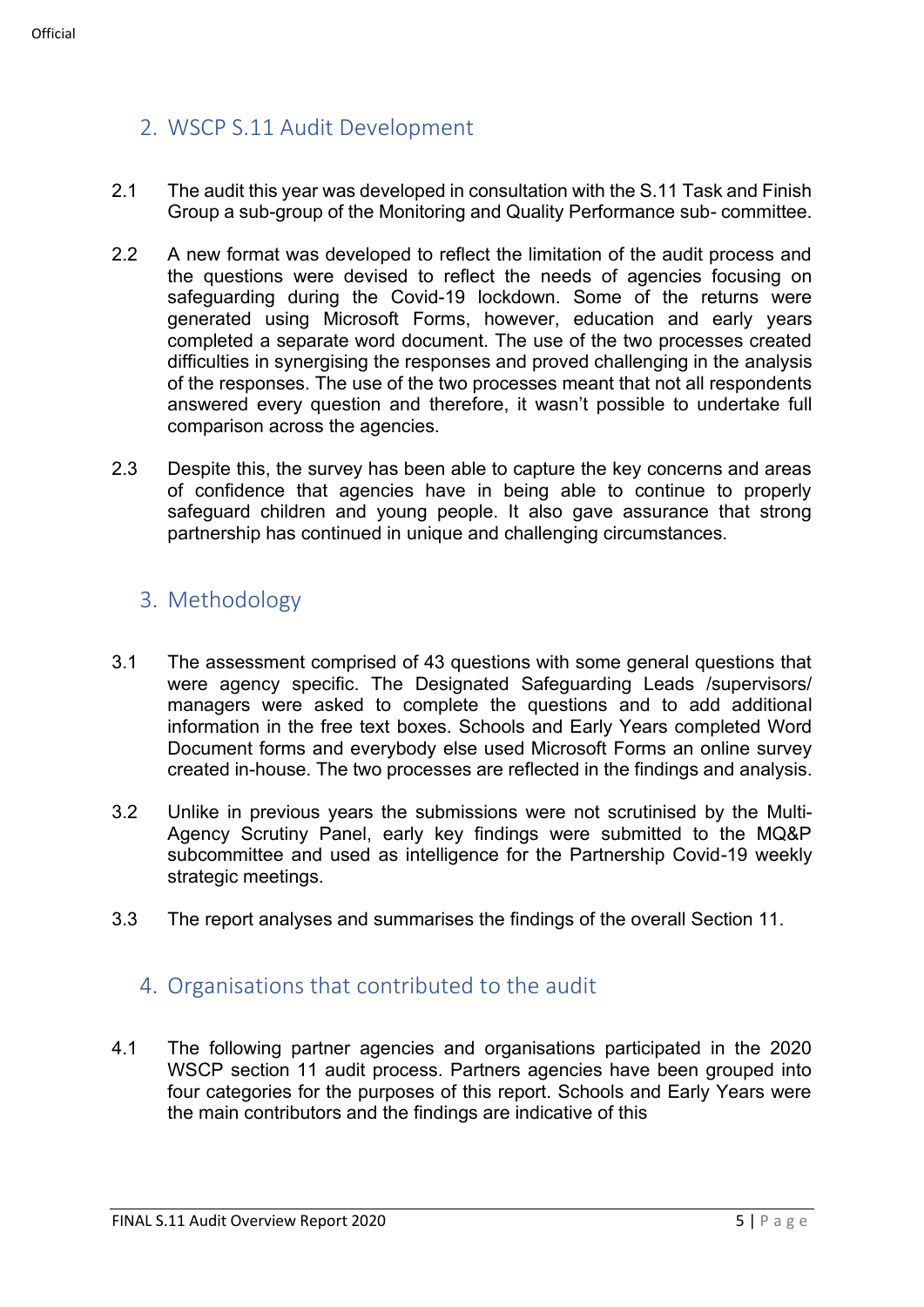

# <span id="page-5-0"></span>5. Summary Findings

- 5.1 Partner agencies engaged very well with the Section 11 process and the findings assured they are providing safe services to children in Wandsworth. The process was challenging as practitioners were working virtually which was a new experience. Colleagues such as health and police were seconded to other positions to support the frontline. Education and Early Years were open and offering services throughout the pandemic offering face to face and online services. The timeline for completion of submissions was close to the school holidays and this impacted on time available to get the all the questions submitted and returned.
- 5.2 The WSCP found the overall process useful in building good relationships with partners during the first phase of Covid -19 lockdown. It also gave everybody time to discuss and look at the impact of Covid on their own agency.
- 5.3 The findings highlight the extent of how partners had to adapt very quickly to working differently due to Covid and the good working being carried out by our partners and identifies areas that need further development. The findings from this audit will be built on to carry out a full audit in 2021.During the process each agency identified areas that needed further action required by their own agencies.

This section discusses the generic findings as stated in the bullet points below based on the common themes, issues from all self-assessments. The detailed findings for individual agency are discussed in section 6 (Analysis of results).



➢ Update of Child protection/safeguarding guidelines in line with COVID-19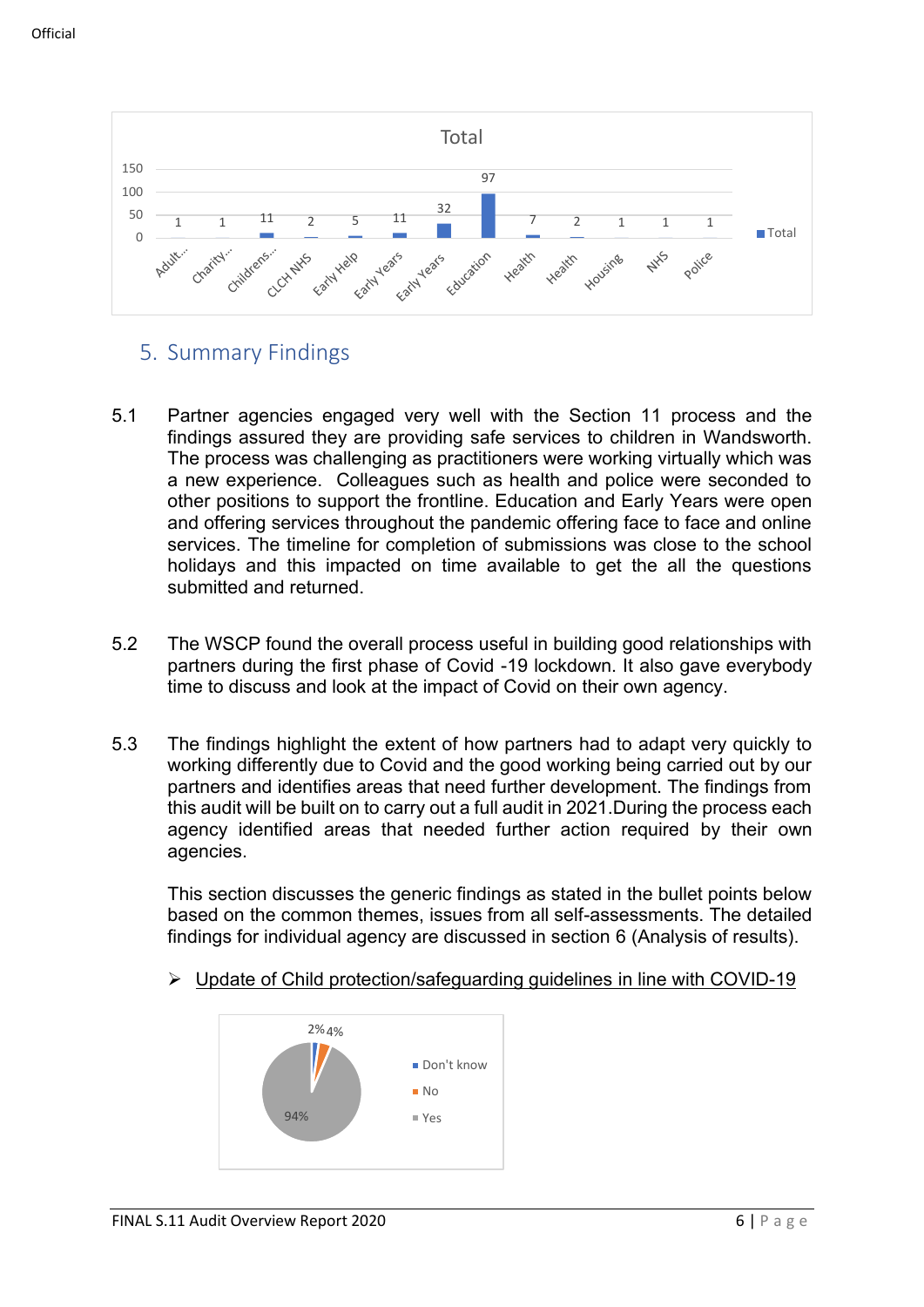Of the 172 responses a total of 94% of respondents could confirm that they were aware that child protection / safeguarding guidelines had been updated in response to COVID-19. This is a reassuringly high number and agency leads that answered 'no' or 'don't know' have been made aware of any updates to guidelines



#### $\triangleright$  How the new guidelines changed your working practice

The partners that responded to this question the main changes seen were:

- more virtual meetings taking place
- fewer face to face meetings and
- staff receiving additional supervision
- ➢ Implementation of new strategies to respond to immediate and longer-term impact on children due to bereavement, loss, and trauma due to COVID-19

Overall, the responses indicated that most agencies had something in place and for those that did not were given consideration to this matter. The reassurance is most agency have this on their agenda, and some will review further in September when children return to school.



 $\triangleright$  Impact on work activity

In addition to virtual meetings, and working from home, the other significant changes were the increase in the use of IT and the wearing of PPE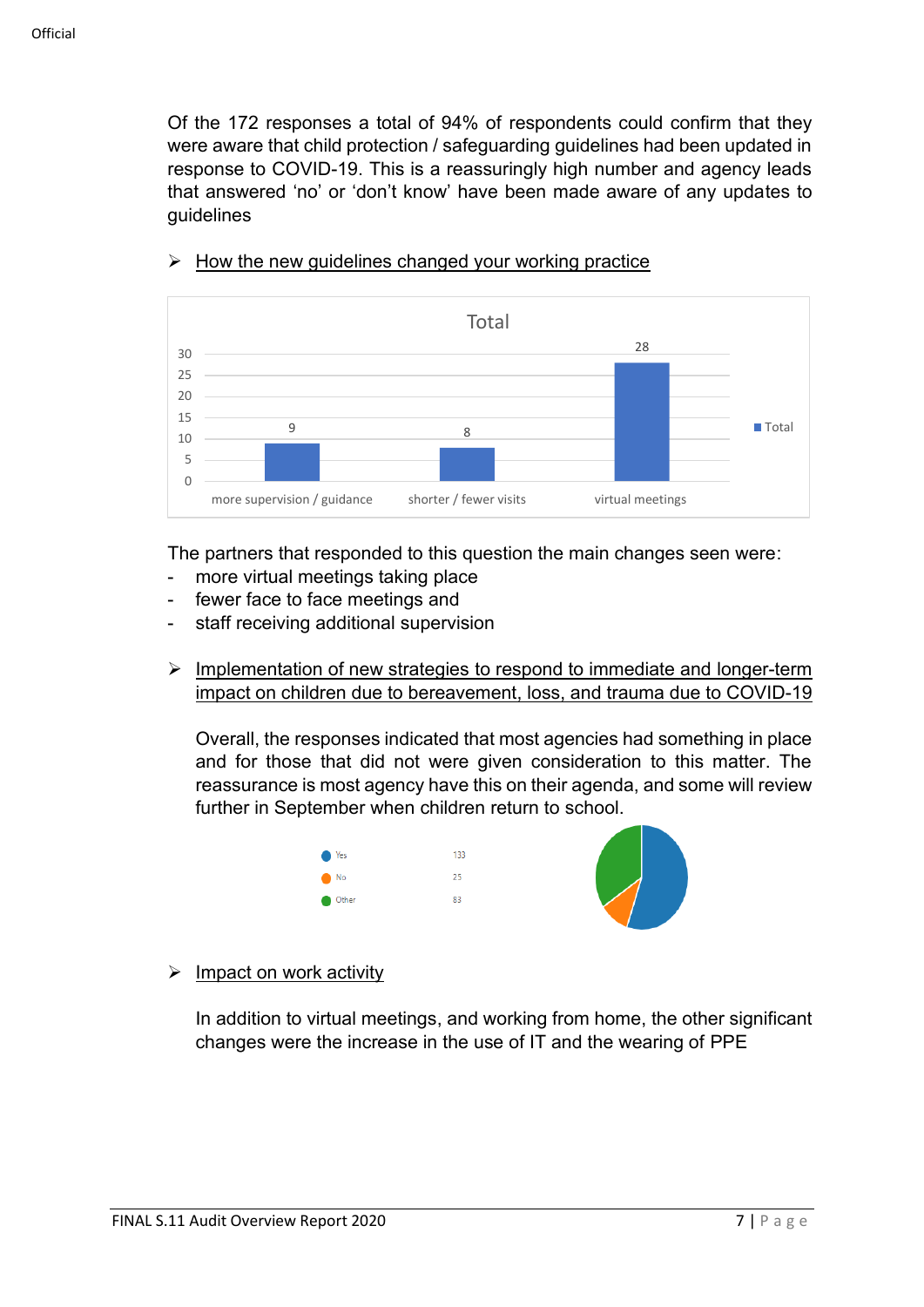

#### ➢ Factors causing concern/ worry with less face to face contact due to Covid-19

The highest concern expressed was families not returning calls followed by parents being passive who are quick to agree to things but don't follow through. In addition, language barriers and parents not letting staff see/speak to children were also identified as concerns.



#### $\triangleright$  Additional support given to families

Most agencies found they were giving families more emotional support followed by supplying food to families and support with IT equipment /Internet support.



➢ Working online and sharing of information safely

Agencies provided assurance that they already had systems in place and were vigilant in sharing of information. This gives assurance that working online has not impacted significantly in this area.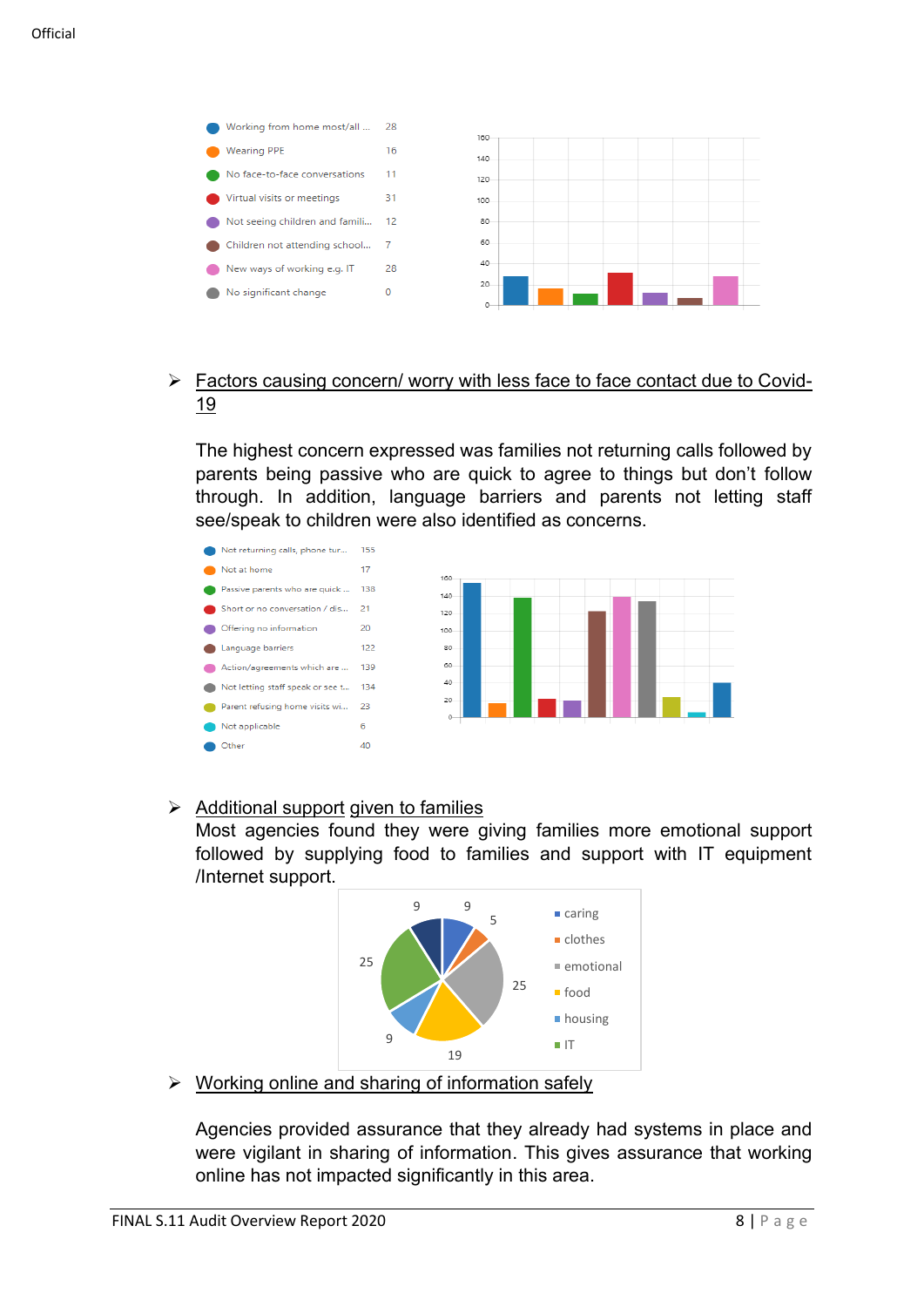#### ➢ Confidence in staff understanding the WSCP threshold guidance

Over 96% of agencies provided assurance that they felt very confident that staff understood the threshold to make a referral.

| Very confident<br>Fairly confident | 158 |  |
|------------------------------------|-----|--|
| Some confidence, would seek  7     |     |  |
| Not confident, would need su 0     |     |  |

# <span id="page-8-0"></span>6. Analysis of Findings

This section of the report presents an analysis and findings from the Section 11 assessment process. As mentioned previously, the findings presented in the following four groups:

- o Health Agencies
- o Local Authority
- o Education
- o Criminal Justice Organisations and others

#### 6.1 **Health Agencies**

- 6.1.1 Due to the limited aspect of the audit, for the purpose of this report the information will not be separated out into specific health agencies. Health covers CLCH, St Georges Hospital, GP, and Community Mental Health Services. The audit was circulated to safeguarding leads and managers for health and which the numbers of leads in these posts are significantly lower than education and local authority partner establishments.
- 6.1.2 Ten out of twelve responses said their organisation had updated its child protection procedures in line with Covid and were able to identify guidance. They also reported that they felt their agency had managed Covid well with safeguarding practices and had responded quickly to the challenge. Virtual meetings and additional supervision were identified as new ways of working.
- 6.1.3 CLCH introduced the safeguarding assessment framework as part of the safeguarding business continuity plan to assist the 0-19 teams (Health Visitor/Family Nurse Partnership and School Nurses) with clinical decision making and assessment of risk during the start of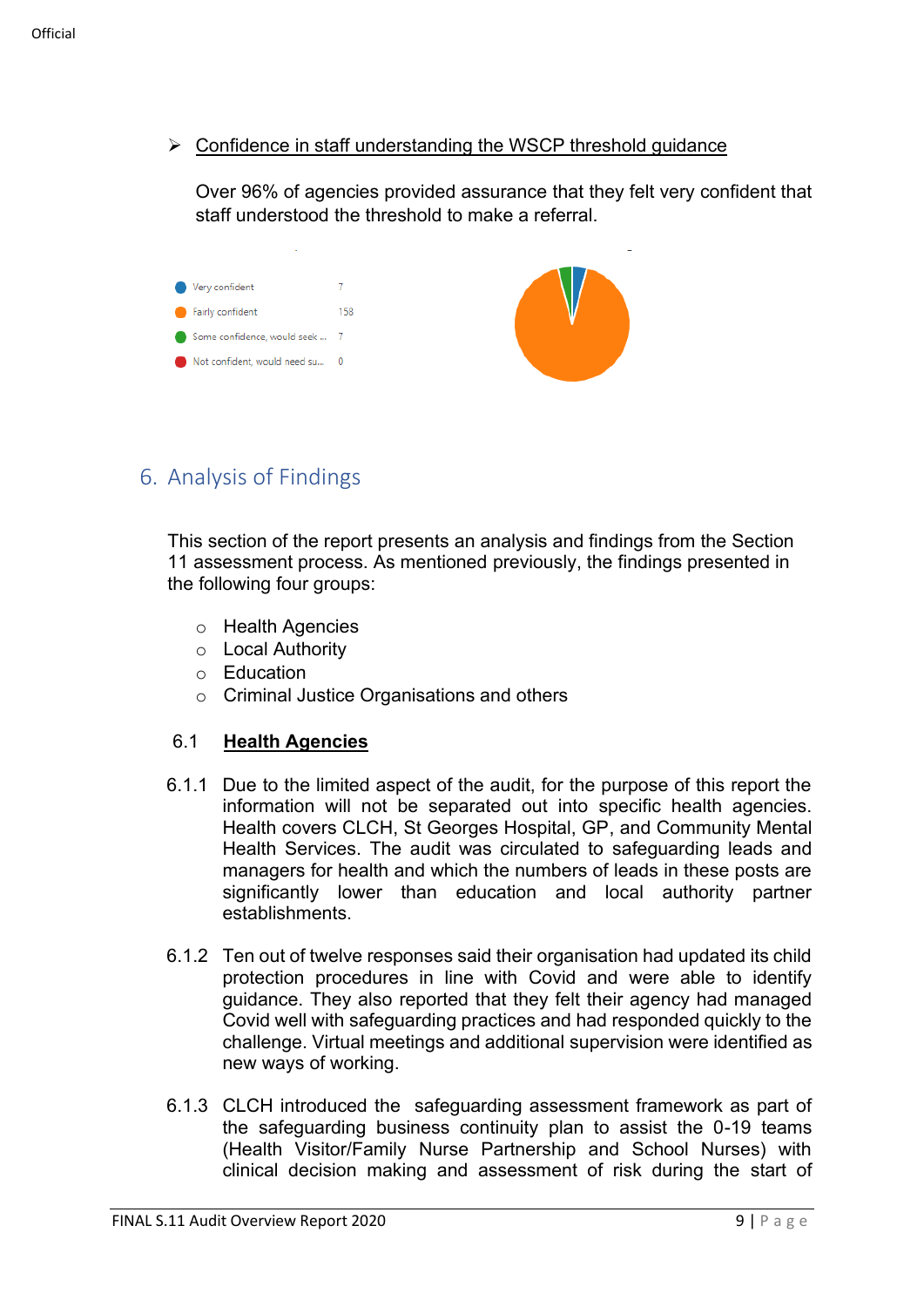COVID-19, which currently continues to be used to support practice alongside regular safeguarding supervision

- 6.1.4 Due to Covid most respondents identified the area of practice that would put children at higher risk were children not being seen and more than half felt it had impacted on their practice with children; families not returning calls and too busy to talk also caused concern. However, the majority felt they were able to provide support to the children they were most worried about. The three highest areas of support were emotional, food vouchers, IT equipment. Where it was applicable all felt they were sharing information safely online.
- 6.1.5 Feedback from staff indicated that most children's experience of virtual visits and meetings were positive, and some would hope to continue post Covid. There was recognition that families without IT and internet proved to be problematic for some.
- 6.1.6 Less than 50% felt there had been an increase in referrals to the MASH with domestic abuse being rated as the main reason for referral. All felt they had been given updated guidance and /or training around domestic abuse. The Trust was looking to appoint a domestic abuse safeguarding lead. The majority felt confident that their staff understood the WSCP threshold guidance
- 6.1.7 There were some changes to practice such as only high-risk young people and parents with mental illness was seen face to face. Working from home and wearing PPE were identified as key changes that affected working practices.
- 6.1.8 There were a range of responses in how practitioners felt Covid had impacted on child protection work such as: a few agencies felt that there was less cooperation from partners, however, the majority reported the opposite. Child protection conferences were being held virtually and working differently, more than half viewed the changes less positively primarily because they couldn't see the families. Concerns that clients may not be disclosing all information and workers not seeing non-verbal communication. Concern that children not known to services may not be identified as being at risk
- 6.1.9 All respondents felt supported and had received additional supervision, there was less face to face and more online. Other support was daily for example CEO email and weekly webinars; regular MH blogs on the Trust Internet; risk assessment of each staff; working from home guidance; receiving team resilience sessions with psychologist; having updated guidance and protocols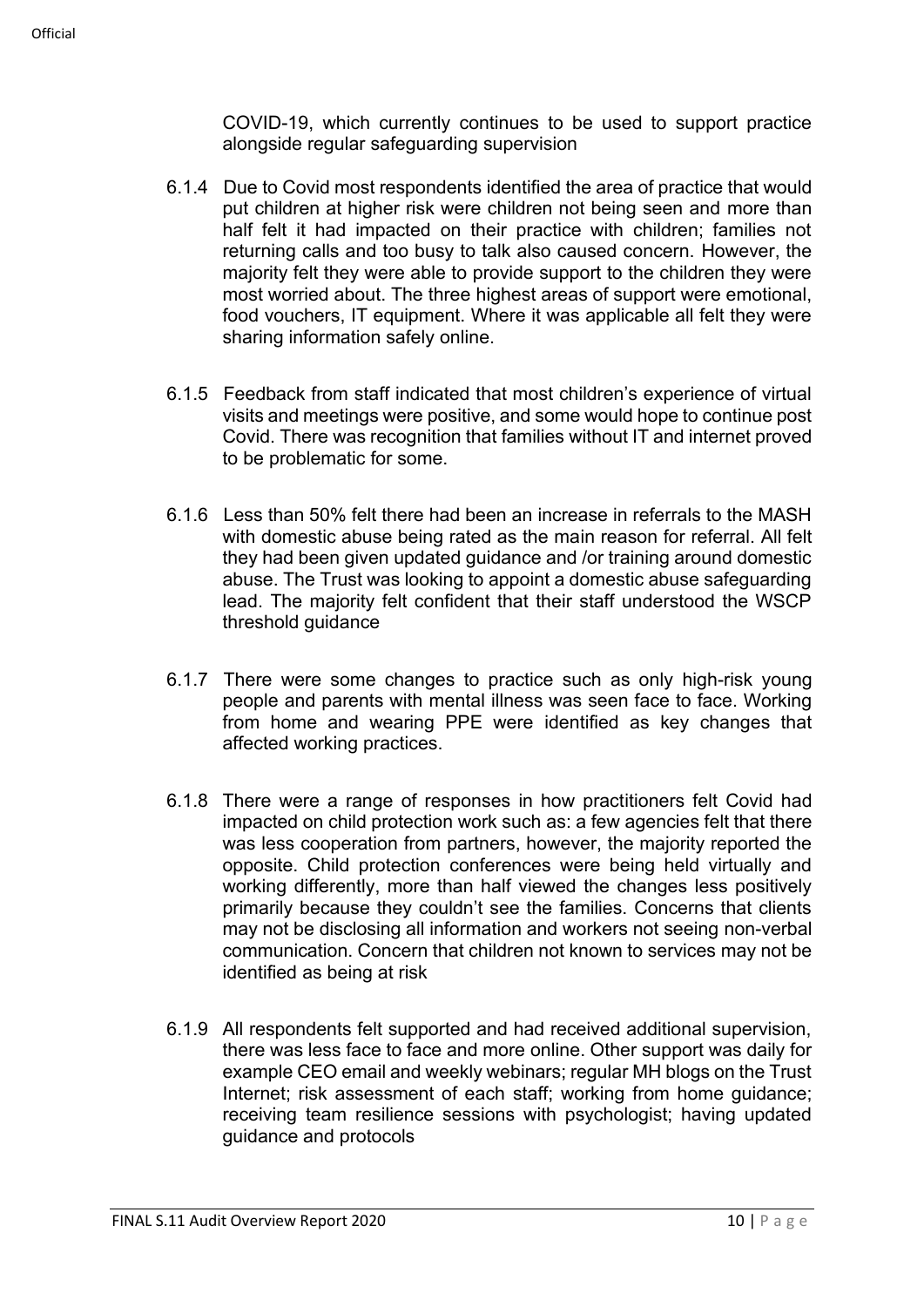- 6.1.10 In CLCH the Safeguarding Business Continuity Plan was implemented on 18<sup>th</sup> March 2020 in response to the outbreak of Covid 19 and remains in place. Safeguarding supervision has been offered monthly and ad hoc to all staff members virtually and by phone. It was recognised that there was an increase need for support for Health Visitors and School Nurses in relation to advice and support.
- 6.1.11 Post the audit's completion in July a Safeguarding supervision survey was completed in Nov 2020 with 162 responses. The results identified the following themes: Access to supervision was always accessible, safeguarding support with managing the emotional C-19 impact of safeguarding was identified as positive by 77% of staff. 95% staff valued the ad hoc and monthly supervision and felt it should continue alongside the 2 hourly quarterly supervision offer whilst in the pandemic, overall, the changes to safeguarding supervision offer and support in response to C-19 was well received by all health Visitors and School Nurses.
- 6.1.12 For hospital and some clinic-based staff Covid did not impact as much in relation to remote working and seeing clients virtually.

#### **6.2 Local Authority**

- 6.2.1 Due to the limited aspect of the audit for the purposes of this report the information will be separated into Early Years and rest of children's services. Early Years feedback was the largest of this group and hence the report reflects this.
- 6.2.2 Over 75% of respondents said that their child protection /safeguarding guidelines had been updated in line with Covid- 19 and were able to name the document– there were three who did not know and only one replied no. The response was variable from a score of 10 to 5 in how they felt their organisation had managed Covid-19 in line with good safeguarding practices They also felt that senior managers had implemented strategies.
- 6.2.3 The majority said they were now working virtually from home and doing less face to face meetings.
- 6.2.4 Some respondents said that Wandsworth was quick to make plans and think ahead and have done well under the circumstances. Respondents felt that multi-agency working, and panels have worked well.
- 6.2.5 The three key areas that they offered support were IT/internet support, food, and emotional support. They felt that schools had provided additional support to families e.g. food parcels and help with IT.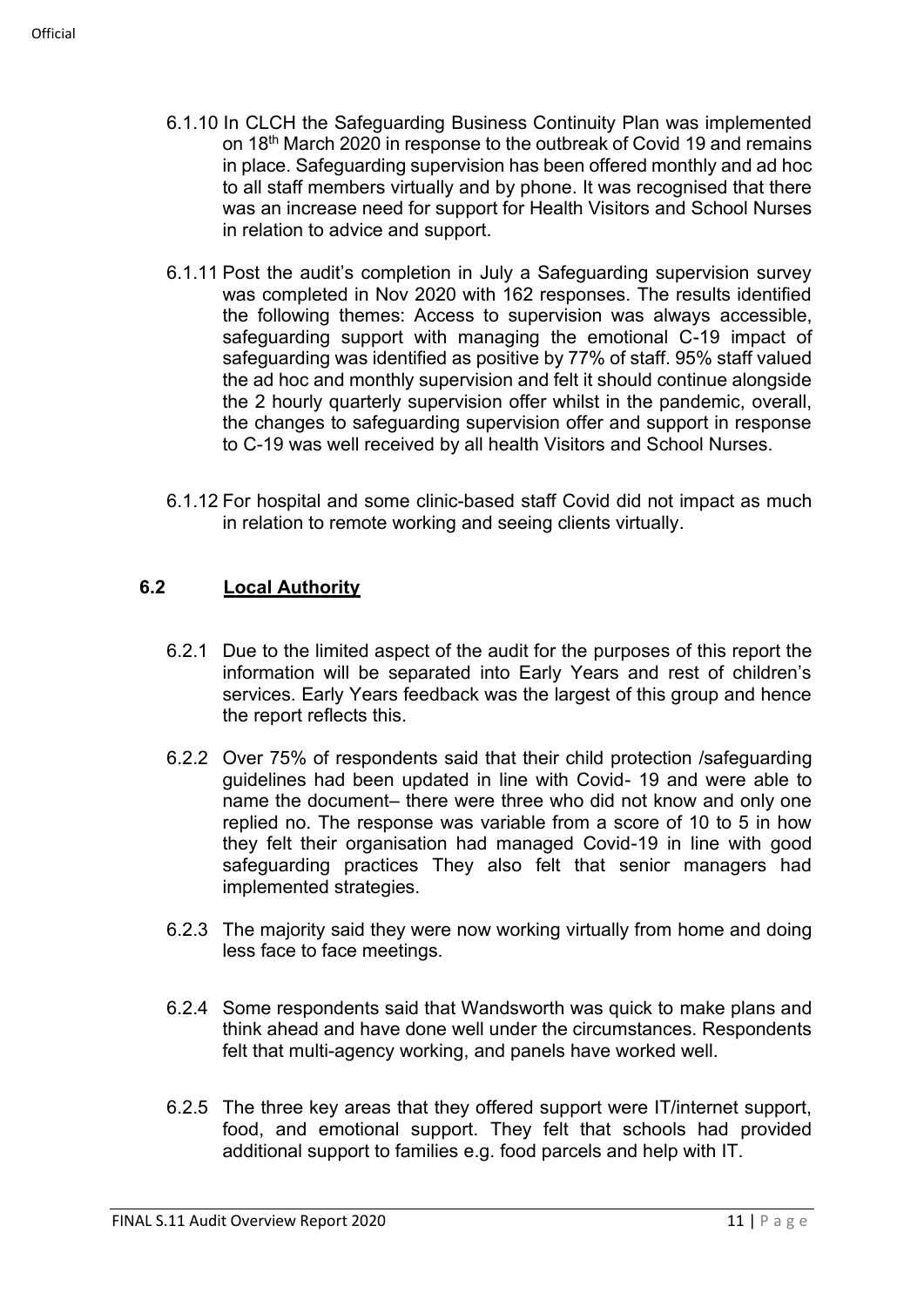- 6.2.6 The area that caused them most concern/worry was families not returning calls, phones being turned off, families too busy to talk or not letting staff see or speak to children. They felt that online increased the risk of not identifying safeguarding risks.
- 6.2.7 The respondents gave a range of reasons of what they thought would put children at higher risk such as: lack of external services e.g. CAMHS, Group work programmes not being available. In the context of housing there are fewer inspections and face to face contact meaning less identification of safeguarding concerns and appropriate referrals. Other areas identified were vulnerable children not being seen in school, practitioners not being able to progress many aspects of children's plans.
- 6.2.8 Concerns about less direct work with children, not being able to get their views and voice of the child directly or observing non mobile, noncommunicative children.
- 6.2.9 The scoring on children and families experience was variable with the best scores being 8 and the lowest 4. Reasons for the scores were based upon age of the children. For some, children working virtually built more trust and communication for others was the converse. Where there was already good relationship working virtually did not impact. Not having the worker in the room made communication easier and for others it proved more difficult. The answer to whether more children were participating virtually was more ambiguous.
- 6.2.10 In relation to neglect not being able to see the condition of the house. For some family's virtual work was not effective.
- 6.2.11 Managers were providing more support and information to teams online and through team meetings and regular supervision. Some reported that they miss the informal supervision. Supervision done online loses the personal aspect and sometimes IT problems impacted on having a good supervision experience.
- 6.2.12 Many sign-posted or directed staff to attend relevant training/briefs. All have acted e.g. offering psychologist support, additional therapeutic support, been quick to listen to staff and inform staff how to access the council EAP service
- 6.2.13 The impact of child protection work has led to virtual case conferences meaning less contact and face to face with parents. On a positive side they saw and increase in attendance by other agencies to meetings due to ability to attend virtual meetings. Technical problems were a downside which meant losing internet contact impacting on fluidity meetings.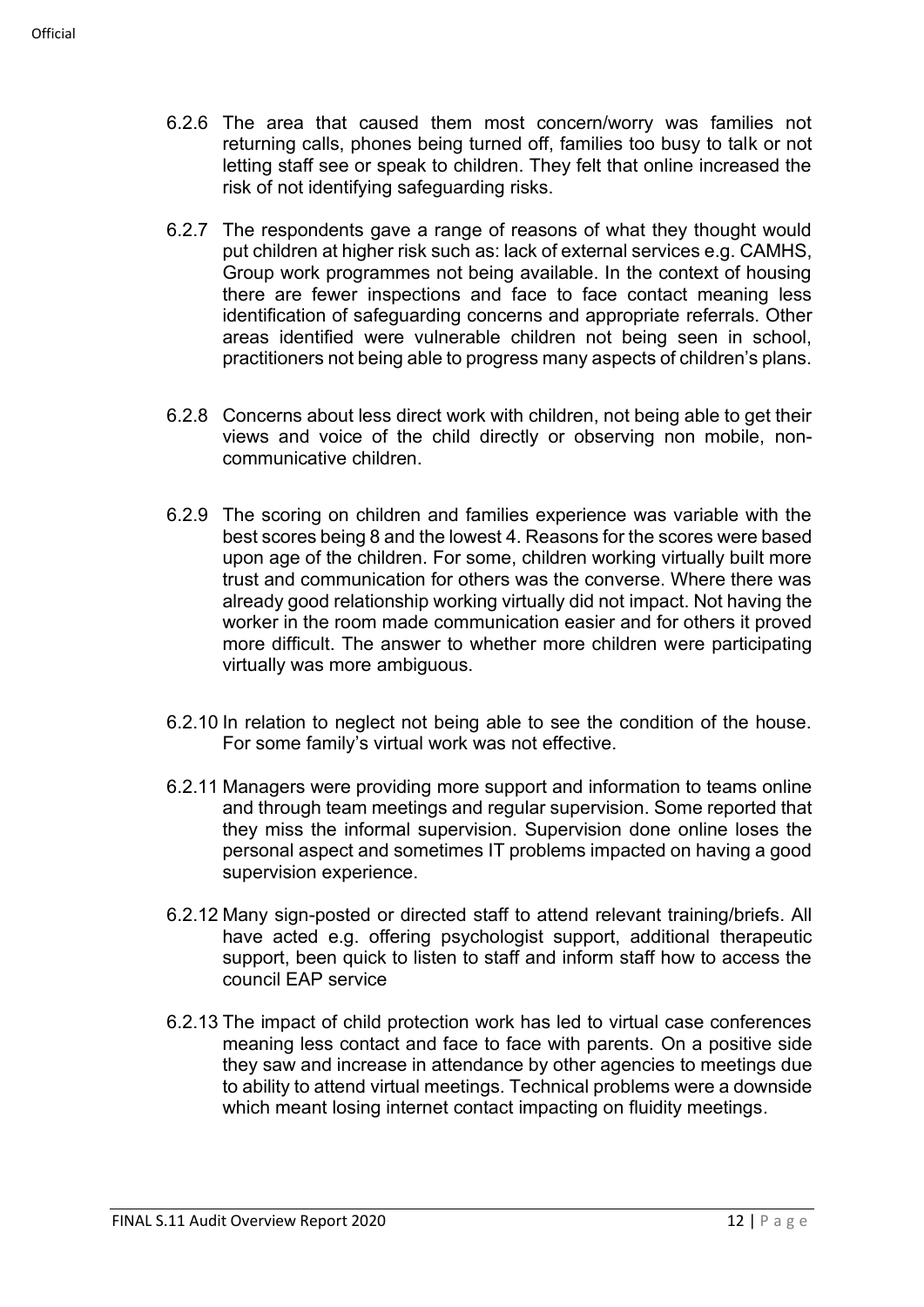- 6.2.14 Overall, the majority felt that the working relationship with other agencies was high and there was good communication, keeping in touch and better attendance at meetings.
- 6.2.15 The general view that there has been an increase in referrals relating to domestic abuse followed by child mental health. The majority were confident that their staff understood the WSCP threshold guidance.
- 6.2.16 Working remotely has impacted on properly inducting new staff, doing fewer joint visits with workers to offer support or have oversight of work.
- 6.2.17 Respondents would like to keep some aspects of remote working as participation with some young people have improved, and being able to work more flexibly

#### **6.3 Early Years**

- 6.3.1 The Early Years used the stand-alone word document. 100% of settings were closed during lockdown and 56% reopened in June there was a 49% return for the audit.
- 6.3.2 The majority (96%) of respondents had reviewed their organisations Child Protection /safeguarding policy in line with Covid-19 guidance and requirements and 87% felt that procedures had been updated. Many had provided information and guidance on providing duty of care and made use of virtual platforms and staff being provided PPE. Over 90% felt there was good relationship with local authority and staff and parents felt supported.
- 6.3.3 Non engagement was the highest factor (78%) that caused most concern/worry of parents not engaging due to not returning calls, phones turned off, parents too busy to talk or not being at home. Other concerns expressed parent's anxiety at leaving child, also the most vulnerable (CP/CIN) do not engage with the nurseries and did not attend when reopened.
- 6.3.4 Of the respondents 93% took recording seriously, staff always had access to a DSL even when they were furloughed and the use of IT to arrange contact with staff and professionals to reach out to vulnerable families and facilitate home learning.
- 6.3.5 Over 50% of respondents said that senior management had discussed and implemented strategies to respond to immediate and longer-term impact on children due to bereavement, loss, and trauma during the pandemic
- 6.3.6 There has been a significant increase in Domestic Abuse nationally and a high percentage said there is a good level of awareness regarding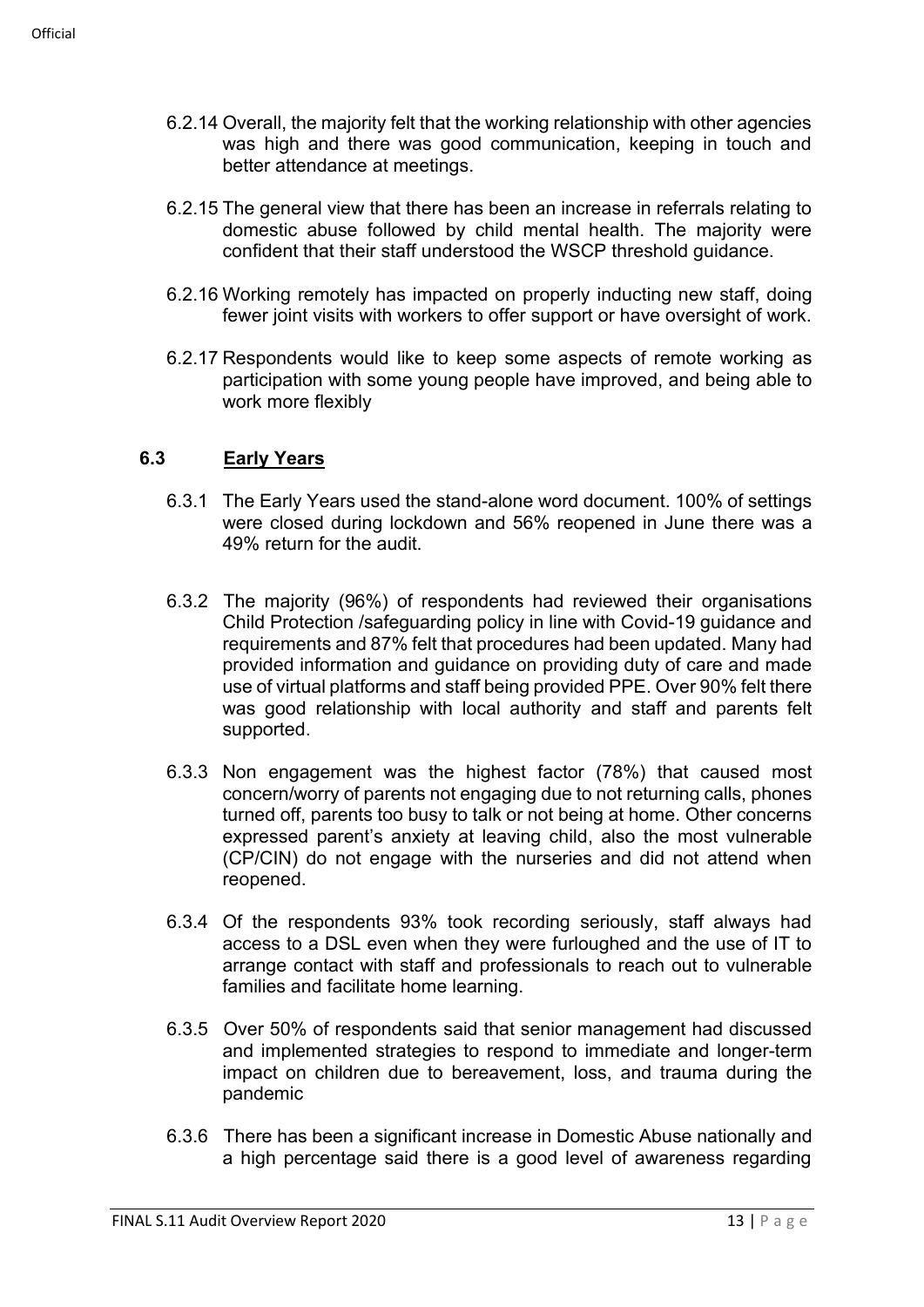domestic abuse and settings used to upskill, gain knowledge via online training and knowledge

- 6.3.7 Early Years settings have found that there use of IT has significantly improved their work in supporting families
- 6.3.8 Some aspects of multi-agency working continue not to work well such as communication regarding vulnerable children.
- 6.3.9 Early Years settings were acting as frontline during Covid and felt there should be more support to staff to enable them to support parents

#### **6.4 Education**

- 6.4.1 Education was the largest group that responded to the audit, during this time most schools remained open.
- 6.4.2 All respondents had reviewed and updated their CP/Safeguarding policies/procedures in line with Covid-19.
- 6.4.3 The factors that caused the most concern/worry due to less face to face contact with children and parents were: Non engagement such as not returning calls, phones turned off, parents too busy to talk or not being at home. Other concerns were passive parents who are quick to agree or accept what is being discussed, short or no conversation, distracted, offering no information. Language barrier, one school said they have a variety of bi-lingual staff who can communicate with families mitigating any language barriers / difficulties. Families not having access to digital technology which reduced children's capacity to participate fully, parents who felt they have to say everything is Ok when it is not and father controlling mother's incoming calls.
- 6.4.4 Arrangements in place to ensure recording of safeguarding concerns remained robust by - High number of schools using CPOMS / MyConcern or similar recording systems have been invaluable – these are secure systems which have been accessible to staff remotely where needed and have enabled recording to be as robust as usual. The Safeguarding Team continues to remotely use CPOMS to access, log and share information with staff. This software requires two step authentications.
- 6.4.5 To ensure online safety with sharing information some of the activities were Online safety guidance for both students and parents published on the website, Staff undergoing remote teaching, safeguarding training in preparation for the possibility of blended learning from September 2020. Shared One Drive safeguarding documents are only available to staff with a school account email, robust and well tested systems in place before lockdown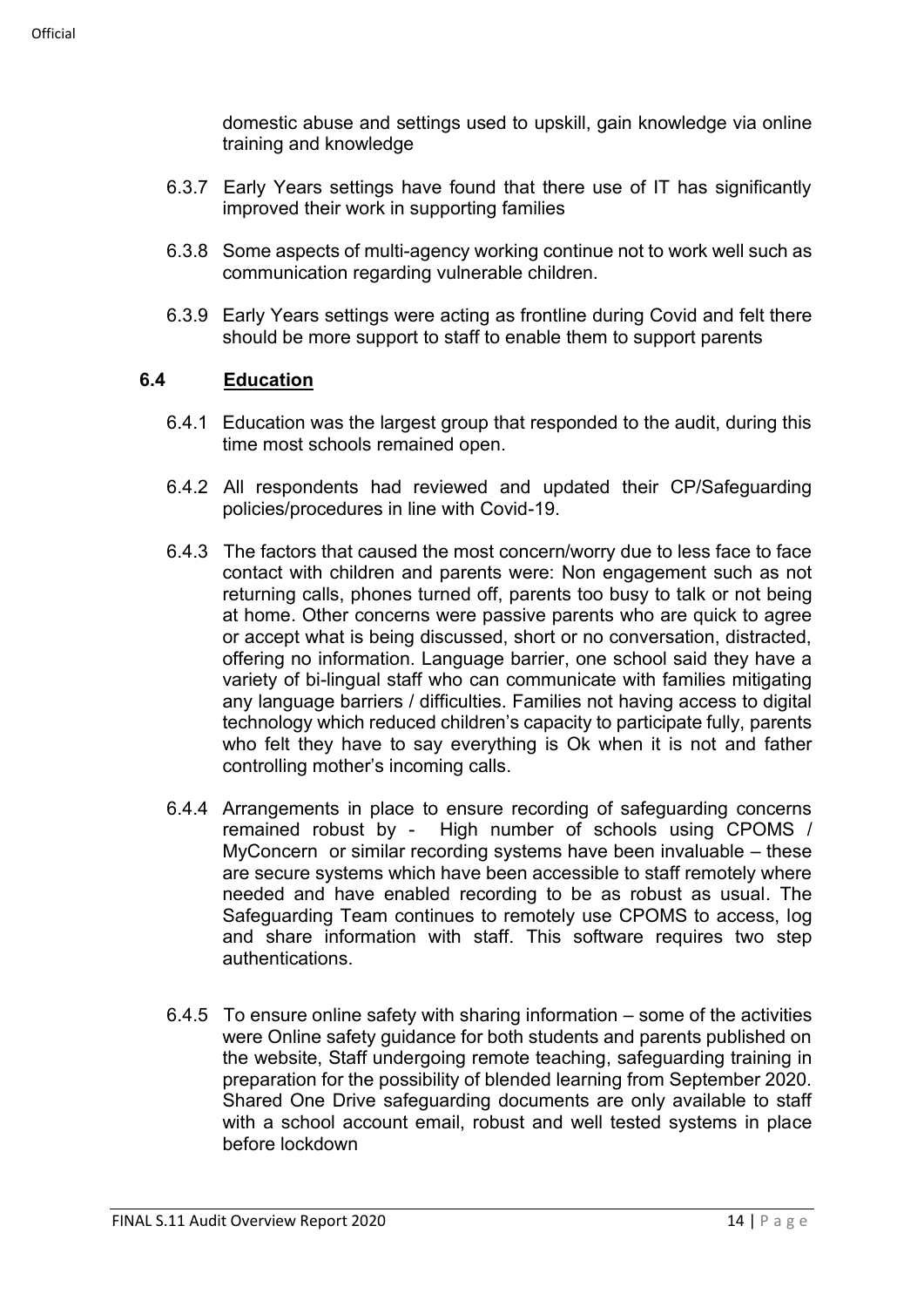- 6.4.6 Some had added extra users and made systems available remotely to staff so that any concerns could be added straight onto the system. Some schools had provided additional training for staff and some talked about amending protocols to ensure teachers felt confident in sharing concerns remotely.
- 6.4.7 Almost all schools had set up effective monitoring and recording systems and built in checks from DSL / SLT pastoral support staff to monitor concerns and ensure an effective response.
- 6.4.8 Many schools spoke about the way they had organised their lists of vulnerable children, these had been kept under constant review and updated timely – some schools RAG rated – others used different identification systems, some created templates to record conversations with families, others a spreadsheet..
- 6.4.9 Schools talked about setting up systems for all staff to record contact with pupils and families and for monitoring pupil engagement with remote learning – this varied from school to school but most responses detailed ways for staff to record contact/ to be able to highlight concerns etc and had overview from DSL and / or SLT or pastoral teams so that any developing concerns were noted.
- 6.4.10 All talked about regular contact with vulnerable pupils and how this was managed. Frequency varied from school to school, but most had a minimum of weekly contact and several talked about twice weekly / every three days.
- 6.4.11 Many schools also carried out home visits where families needed support with resources or when they had been unable to contact them. Some schools provided food parcels and other items as well as education resources and IT equipment. Two schools referred to a library of books provided for parents / pupils to collect from front of school.
- 6.4.12 Schools ensured DSL were accessible to staff, this was done in different ways; some schools ensured at least one DSL was on site every day, others provided mobile numbers which were answered at any time staff needed advice. Many schools had dedicated email addresses or a dedicated telephone number that parents and pupils could contact if they had concerns or worries, they needed to discuss.
- 6.4.13 Schools all talked about regular meetings, frequency and exact agenda differed but generally it was clear that schools were:
- $\triangleright$  Reviewing the vulnerable lists on a regular basis and updating / adding additional children as new information or concerns emerged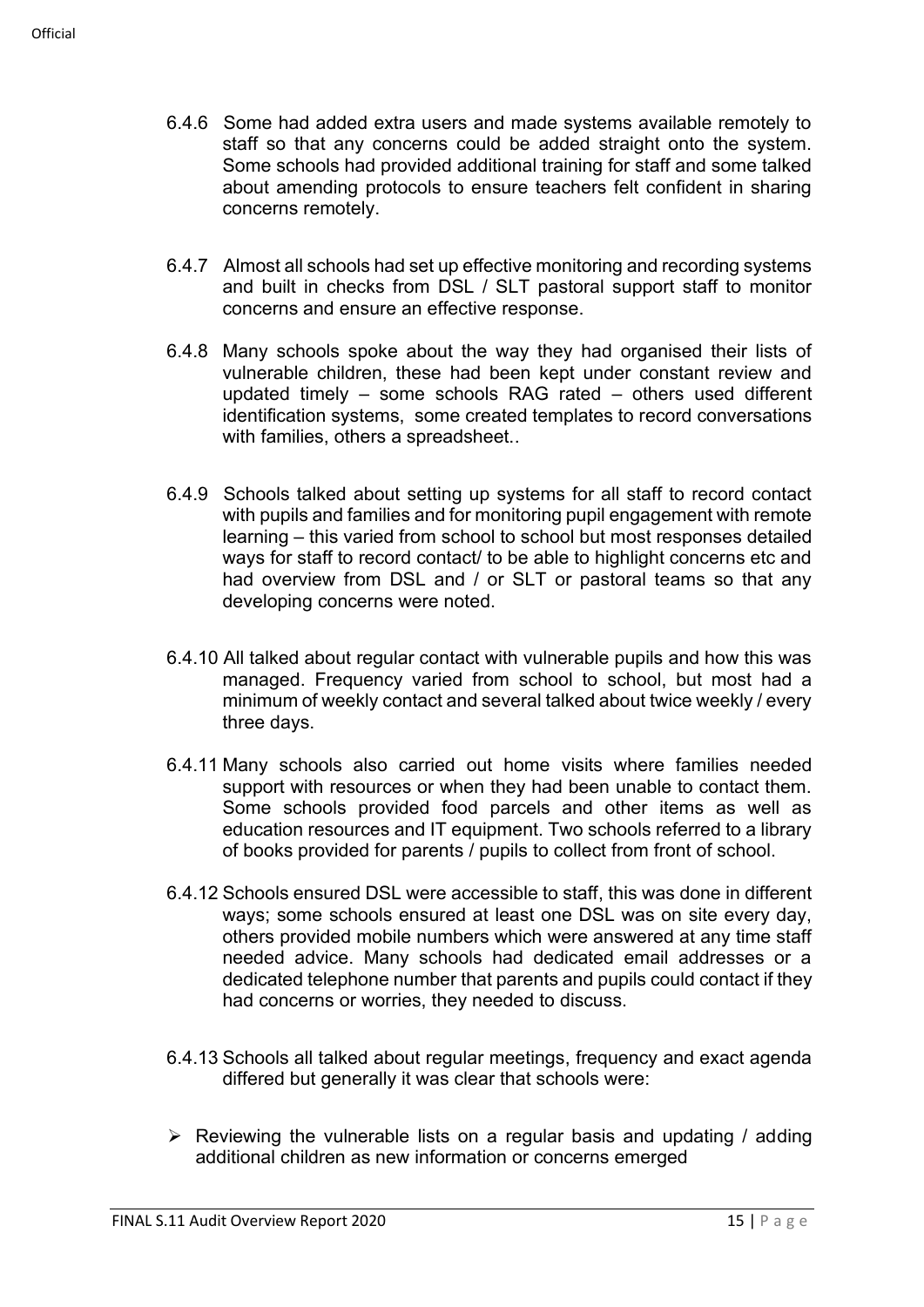- $\triangleright$  Schools offered onsite provision to some children if there had been Tearose notifications or other social care referrals / input if they felt it would be helpful / supportive
- ➢ DSL teams, pastoral teams and SLT met regularly to monitor concerns and ensure all families were being contacted
- ➢ Many used the closures as an opportunity to ensure staff undertook online training and many provided regular safeguarding briefings
- ➢ Many provided guidelines for staff contacting families / checklist / sample questions
- 6.4.14 Overall, over half felt there had been good communication between professionals since the Covid lockdown. Some of the comments were dependent on the individuals and the agency. Changes in personnel created added complications, meetings happening without schools being aware, good when involved but problems when lack of feedback, good safeguarding information from the LA
- 6.4.15 If families expressed concerns about their child's use of internet or social media, they were spoken to by their teacher and then this was followed up by a call from DSL if necessary.
- 6.4.16 The majority (96%) said that senior management discussed and implemented strategies to respond to immediate and longer-term impact on children due to bereavement, loss and trauma during Covid-19, there was a many example of support offered.
- 6.4.17 Over three quarters said that their school had staff updates on domestic abuse, provided relevant information, trained staff to be aware of the signs and what to do if they were concerned.
- 6.4.18 All had taken action to support staff wellbeing relating to Covid-19 specific concerns e.g. needs of black and minority staff, dealing with underlying health concerns, shielding requirements, general anxiety and so on. Services that were provided psychotherapy support offered onsite, staff sign posted to EAP programme and links to NHS and mindfulness sites, individual staff risk assessment created alongside whole school assessment.

#### 6.5 Police, Housing and Adults

The response from this group was the smallest and therefore the information will not be fully reflected of their organisations.

#### **6.6 Police**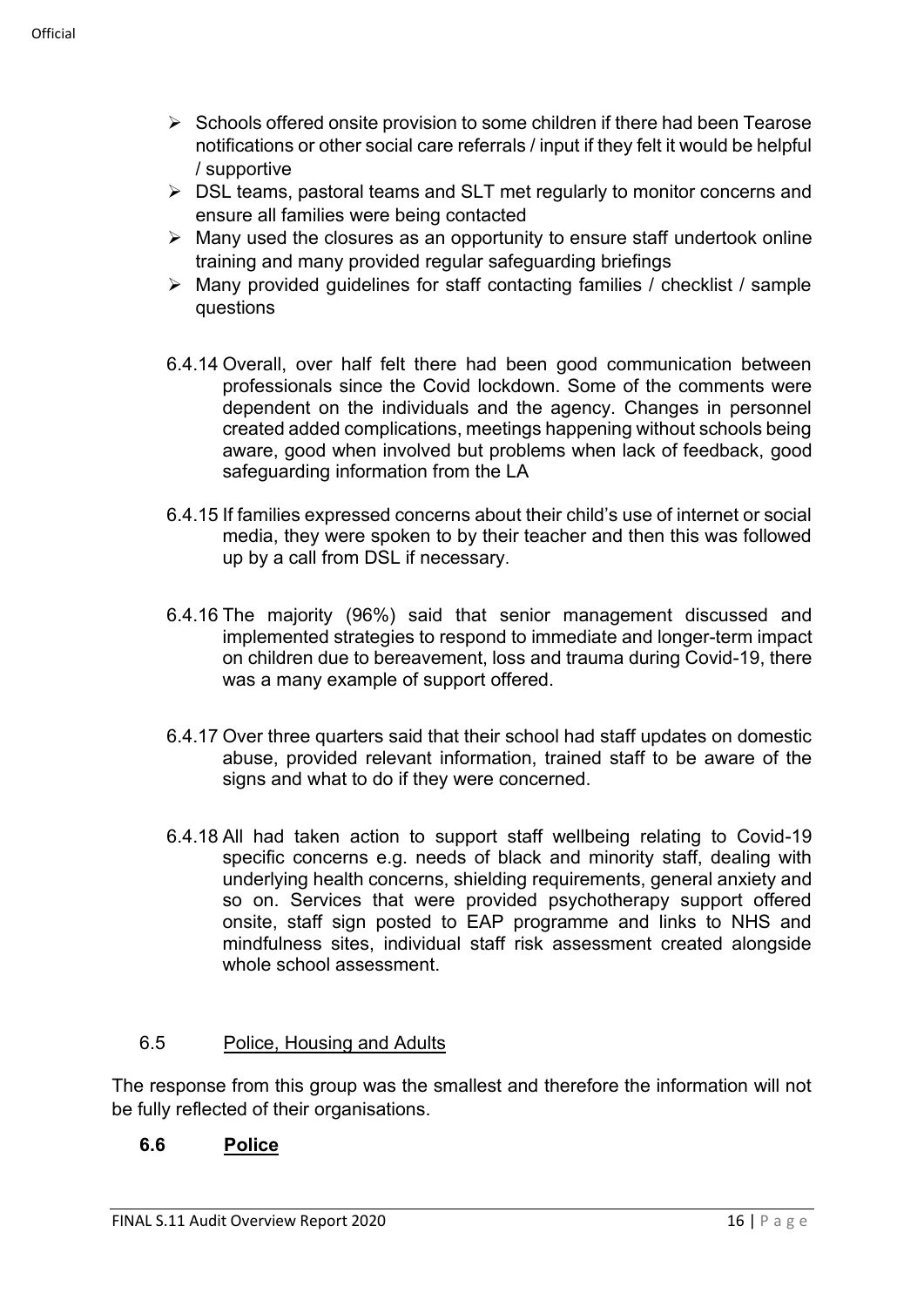- 6.6.1 The work of the police has continued as business as usual in terms of children safeguarding and hence many of the questions were not applicable. Core operational teams have been working normally, so management oversight has been routine. Review of reports etc is generally possible via online systems so this has not been affected.
- 6.6.2 Some changes in practice included working from home, having virtual meetings and telephone contacts with young people although face to face meetings have still been happening in line with Covid guidelines. There has been an increase in the use of PPE.
- 6.6.3 Although much of the face to face contact with partners has ceased, the level of engagement has if anything increased and has been regular and appropriate.
- 6.6.4 The buy in from all partners during this period has been impressive, with everyone providing updates regularly. The weekly (now bi-weekly) meeting between partners has been very useful in keeping staff in the loop with trends, emerging issues etc Police have not brought in new measures but have been fully engaged virtually in the CP processes.
- 6.6.5 Relationship between CSC MASH and police MASH/CAIT referrals team. There is good dialogue between the teams and issues are normally resolved quickly so that risk is managed appropriately. Liaison between custody suites and CSC in relation to young people in custody. Operation Harbinger has been introduced to encourage fast time information sharing between police and CSC.
- 6.6.6 There have been regular management meetings to monitor impact of Covid on business and staff. The MPS has implemented significant levels of support for officers and staff with concerns. A new area of the MPS intranet has been dedicated to supporting officers and staff through this period and managers have been encouraged to maintain regular contact with staff - and to support and if appropriate to refer staff to EAP (Employee Assistance Programme) and/or OH. There are very regular 'blue light' sessions open to all.

#### **6.7 Housing**

- 6.7.1 Housing do not work directly with children and therefore many of the answers were not applicable
- 6.7.2 The child protection/safeguarding guidelines had been updated to reflect Covid-19, a new visiting procedure increased awareness re. child safeguarding and domestic abuse. Changes to working practice has meant virtual and shorter meetings.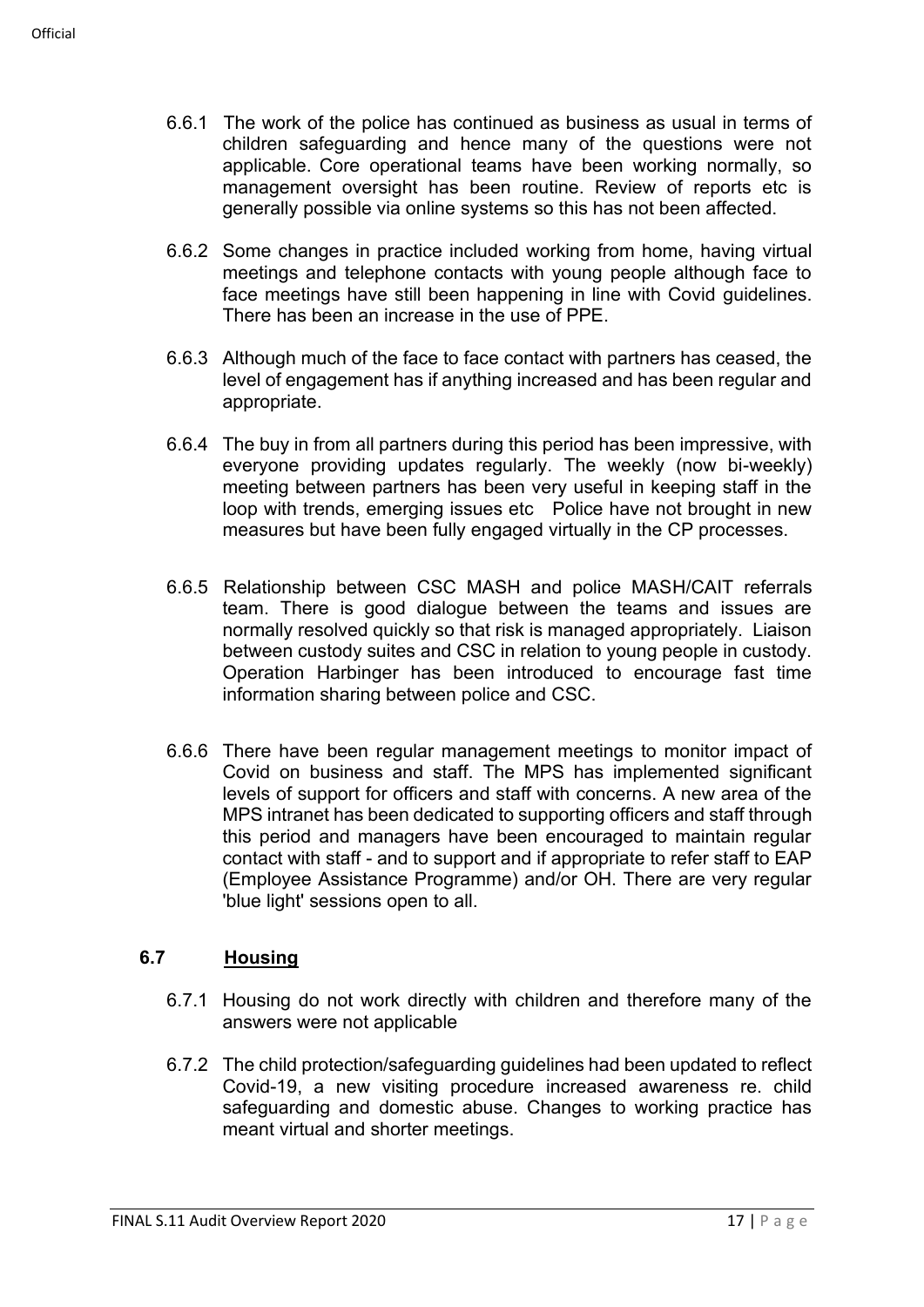- 6.7.3 At the time of completing the audit there had not been discussions or updated strategies to respond to immediate and longer-term impact on children due to bereavement, loss, and trauma as they do not do direct work with children.
- 6.7.4 Covid impacted on working practice by staff working from home most/all the time; no face-to-face conversations; virtual visits or meetings; not seeing children and families as regularly as pre COVID-19
- 6.7.5 As a result of changes to staff working practice i.e. working online with families; this has increased concern around identifying safeguarding risk. In the context of housing there are fewer inspections and face-to-face meetings taking place, therefore, not always as easy to identify safeguarding concerns and refer appropriately.
- 6.7.6 On a scoring of 0-10, a score of five was given in how staff have managed to keep in touch or provide support to children they were most worried about. Food and housing were the most common areas of support.
- 6.7.7 Housing were confident that staff understood the WSCP threshold guidance and how to make referrals.
- 6.7.8 During lockdown, home visits were significantly decreased therefore first-hand experience and view of families has been limited. With the lifting of restrictions, they are recommencing inspections and home visits. In accordance with this and considering social distancing the department has created a new visiting procedure which has specific reference to domestic abuse and child safeguarding awareness.
- 6.7.9 During lockdown all HRD staff have been asked to complete an online training course in domestic awareness.
- 6.7.10 As above, they have altered their visiting procedure, raised awareness, and conducted targeted training.
- 6.7.11 Meeting attendance has increased with HRD and CSD, and contact has proved easier than office-based working.
- 6.7.12 Staff receive more supervision and received support on staff bereavement, mental health, sickness, and loss. HRD have adopted the council-wide corporate support structures and individual managers have provided ad-hoc support e.g. ensuring well-being and remaining aware of team members' needs i.e. shielding etc.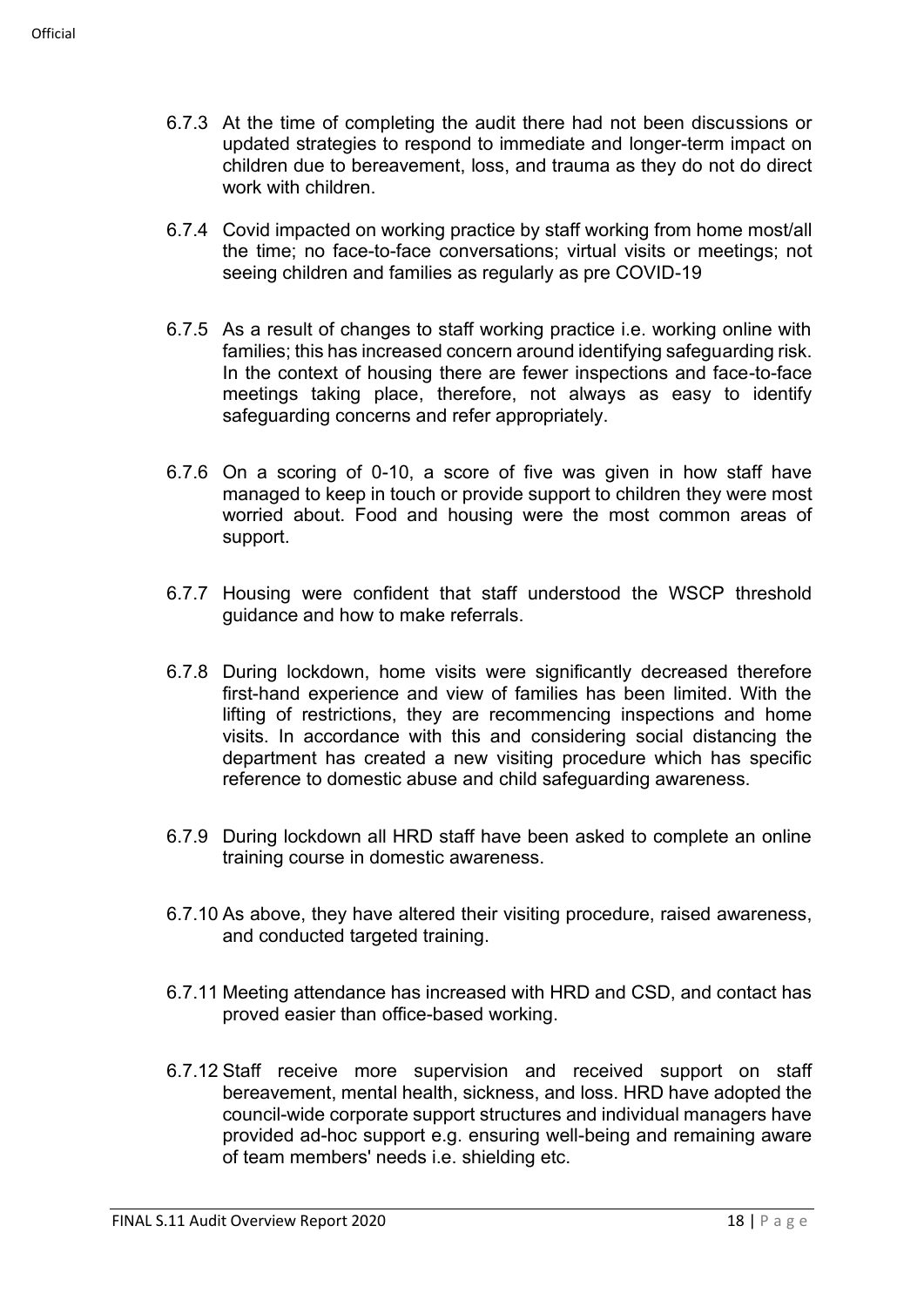- 6.7.13 Remote working has limited their ability to have oversight of staff practice. Team meetings and one-to-ones continue to be carried out virtually.
- 6.7.14 A strength was multi-agency working and feeding into/ responding to MASH and various safeguarding cases and meetings.
- 6.7.15 There was recognition that there is always a need to raise awareness in certain areas of safeguarding such as private fostering and exploitation, as these are difficult areas to identify.

#### **6.8 Adults**

- 6.8.1 Adults don't work directly with children and therefore many questions were not applicable.
- 6.8.2 The Child protection/safeguarding guidelines has been updated in line with Covid-19-and managed well and senior managers implemented strategies to deal with bereavement, trauma etc
- 6.8.3 Working practice has changed such as not undertaking home visits or face-to face visits unless they are outside; more meetings are virtual and there are fewer of them; lack of face-to-face contact; children not attending school / nursery where safeguarding concerns may be spotted.
- 6.8.4 As a result of changes to staff working practice i.e. working online with families has increased concern around identifying safeguarding risk.
- 6.8.5 They have been able to provide support to vulnerable children and families e.g. IT equipment /internet support.
- 6.8.6 Feedback is that virtual visits and meetings been positive e.g.- one respondent "I have had positive meetings with young people who have given feedback on the new ways of working."
- 6.8.7 They are confident that staff understand the WSCP threshold guidance to make referrals to the MASH.
- 6.8.8 There has been an increase of referrals to safeguarding teams regarding domestic abuse
- 6.8.9 They have been able to continue to work with other professionals no concerns identified.
- 6.8.10 Changes to staff supervision has seen general anxiety; bereavement and loss; isolation. There has been increased telephone and virtual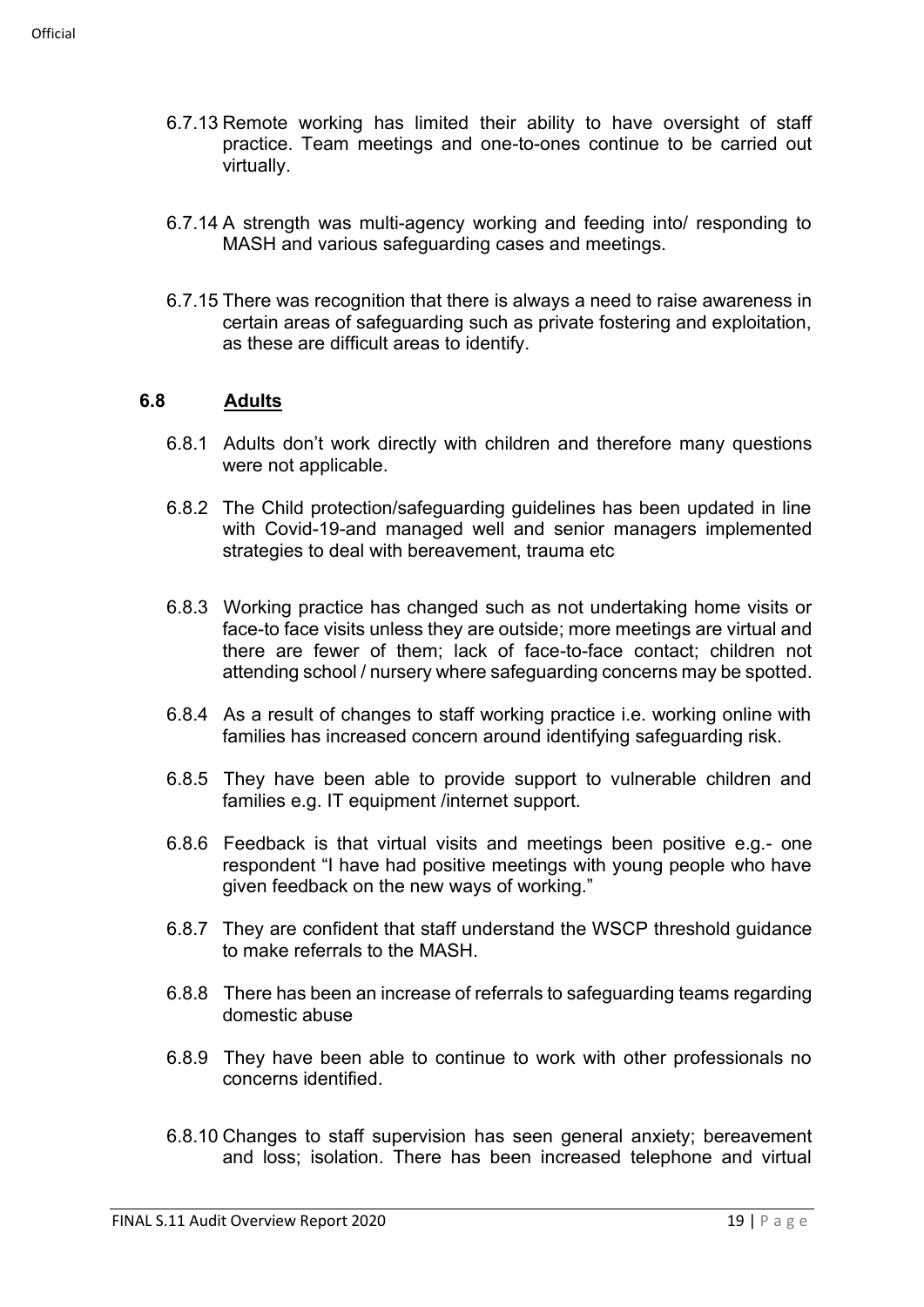meetings for anxious colleagues and managers have met with them outside for a "walk and talk"

6.8.11 They felt the organisation was successful in dealing with mental health, sickness, and bereavement

## <span id="page-19-0"></span>7. Summary and key points

- 7.1 The timeframe for completion of the audit was May to July 2020 and therefore not every agency was able to respond specifically due to challenges working during the Covid-19 lockdown.
- 7.2 Audits showed a high level of very thoughtful work by all, despite the pressures they have been under.
- 7.3 All agencies have worked very hard to keep in contact with families and most feel they have succeeded well.
- 7.4 Most agencies reflected on the difficulty in assessing situations of concern as accurately as usual without face to face contact with many children and families
- 7.5 Many agencies were conscious that many children have had very limited access to trusted adults outside their families if they have had worries they needed to share. Some had found ways to contact school staff to talk about worries, especially at secondary level.
- 7.6 All agencies have given a lot of consideration to the wellbeing and support needs for children, and ensuring children's voices were heard
- 7.7 All agencies provided additional support for staff well-being.
- 7.8 The majority felt that the partnership was working very well, and, in some area, improvements seen in attendance at meetings due to virtual meetings
- 7.9 New areas of practice will be looked to continue to reflect on areas that need improving.

## <span id="page-19-1"></span>8. Next Steps

The WSCP has responsibility for the strategic oversight and delivery of the section 11 audit. The MQ&P subcommittee, which includes focus on Section 11 audit, including challenge, scrutiny, and support around the whole process. The WSCP MQ&P subcommittee is to review the findings of this report, identify specific actions for the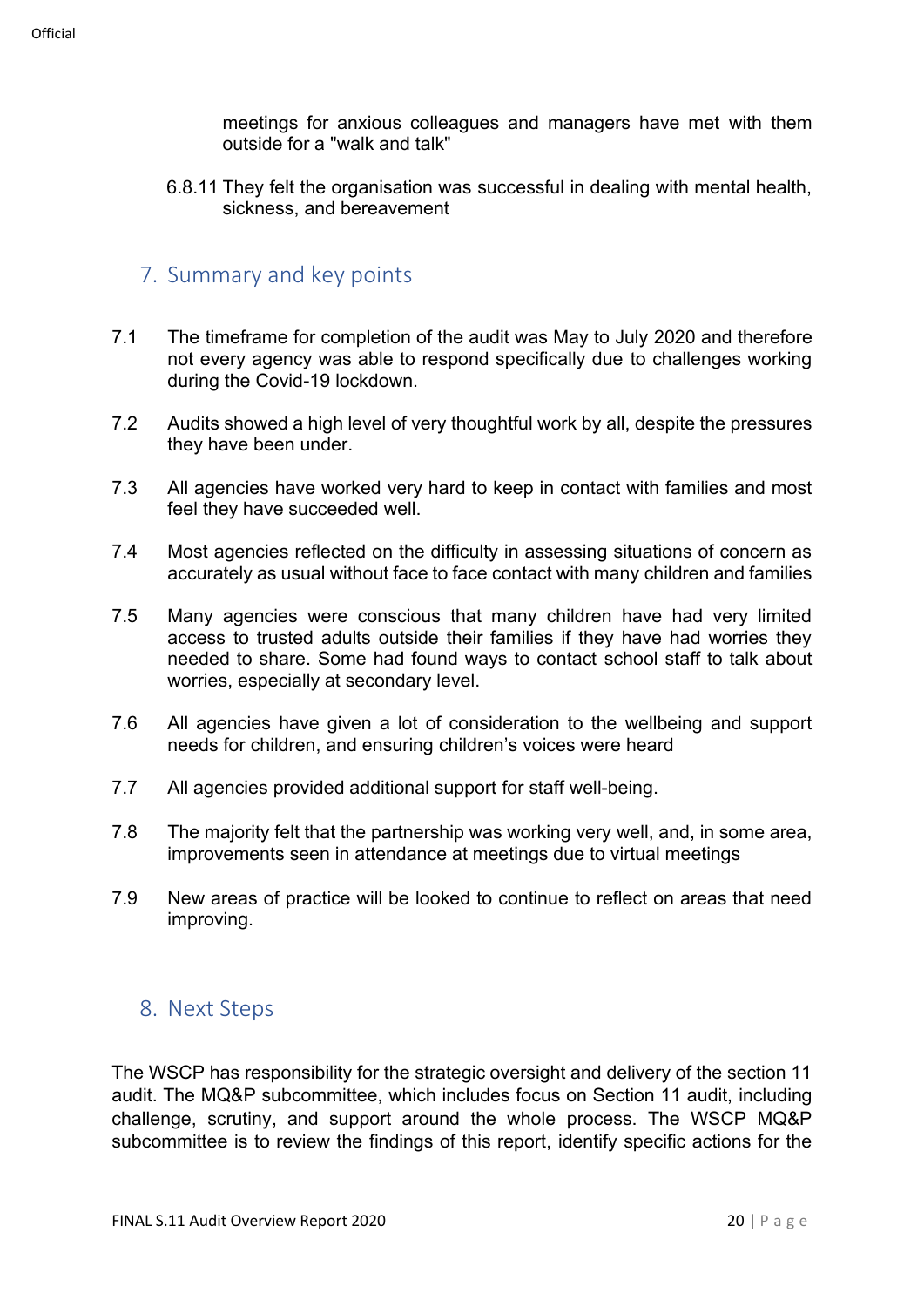WSCP (which will be incorporated into the action plan for MQ&P sub-committee). The group will receive updates and follow up any actions and recommendations.

## <span id="page-20-0"></span>9. Action Plan

Since the audit issues regarding Covid-19 have moved on and therefore following up on specific actions is not relevant as the audit was a moment in time. Learnings from Covid -19 and lockdown is informing current practice.

| <b>Action</b>                                                                                                                                     | <b>Section</b> | Lead                                   |
|---------------------------------------------------------------------------------------------------------------------------------------------------|----------------|----------------------------------------|
| 1. To contact the 7 agencies who they felt that staff<br>had some confidence in using the threshold<br>guidance and would seek advice. To clarify | 5              | <b>WSCP</b><br><b>Business</b><br>Team |
| what further support is required for staff to feel<br>very confident                                                                              |                |                                        |
| 2. To revisit whether concerns are still there re: not<br>seeing children due to virtual meetings                                                 | 6.2.8          | <b>CLCH</b>                            |
| 3. What is now in place to overcome neglect cases<br>and not seeing the house physically due to<br>virtual visits                                 | 6.3.10         | All relevant<br>agencies               |

## <span id="page-20-1"></span>10. Appendix 1

Agencies who contributed to S.11 Audit 2020

Health covers CLCH, St Georges Hospital, GP, and Community Mental Health Services. Children's services and Early Help are not listed as responses did not identify specific teams.

| <b>Health Agencies</b> | <b>Local Authority</b>             | <b>Education</b>                       | <b>Criminal Justice</b><br><b>Organisations</b><br>and Others |
|------------------------|------------------------------------|----------------------------------------|---------------------------------------------------------------|
| CLCH NHS (2)           | <b>Children's Services</b><br>(11) | Primary (51)                           | Police (1)                                                    |
| Health $(9)$           | Early Help (5)                     | Secondary (11)                         | Housing (1)                                                   |
| NHS(1)                 | Early Years (43)                   | <b>Schools</b><br><b>Nursery</b><br>3) | Adult Services (1)                                            |
|                        |                                    | Special Schools (7)                    | Charity                                                       |
|                        |                                    |                                        | Organisation (1)                                              |
|                        |                                    | PRUs (3)                               |                                                               |
|                        |                                    | Independent                            |                                                               |
|                        |                                    | Schools (19)                           |                                                               |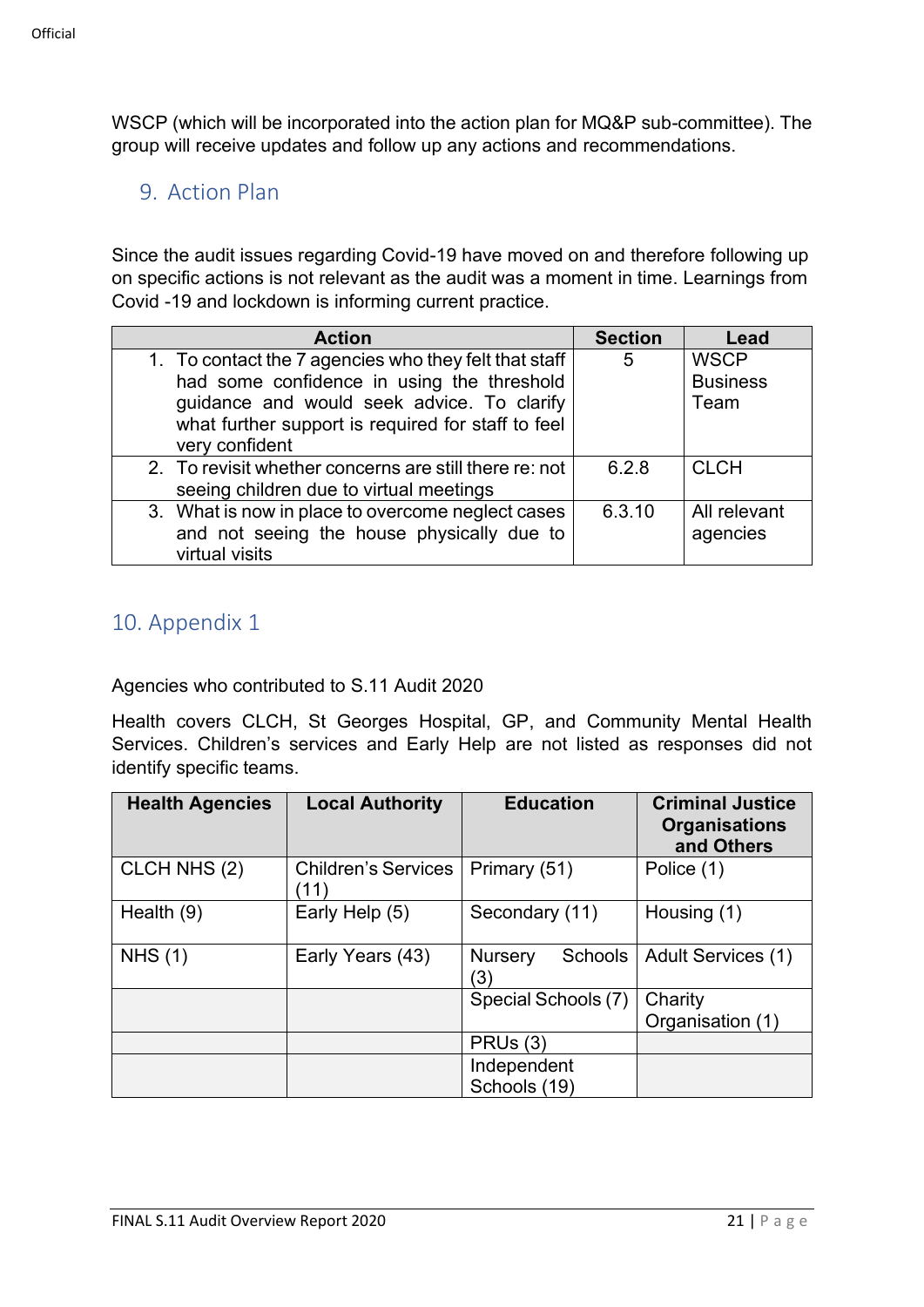#### **Charity**

• Little Village

#### **Early Years**

- Lavender Hill & Playtime Nursery Hub
- Al Risalah Nursery
- Bertrum House Nursery
- Little Wombles
- The Marmalade Cat
- Marmalade Caterpillar Nursery School
- Bennerley House
- SMART Southfields
- Thomas Kindergarten
- Woodlands Nursery
- Alton Community Playschool
- The Colour Box Montessori Nursery School Ltd
- 345 Nursery School
- Apples and Honey Nightingale
- Apples & Honey Wimbledon
- Balham Rainbow Nursery
- Bees Knees Nursery
- Bright Horizons Southfields Day Nursery
- Bridge Lane Nursery
- Number 1-day care
- Eastwood Day Nursery
- Eveline Ritherdon
- Eveline Day Nursery, Seely Hall
- Eveline Day Nursery, Trinity Crescent
- EDNS The Boulevard
- Marmalade Bear Nursery School
- Greenwood Nursery
- Imagination Preschool Battersea
- Little Fingers Nursery
- Magdalen Nursery, the Lodge
- Money Puzzle Battersea
- Oaktree Nursery School
- St Xavier Nightingale Nursery
- Destiny Kids Nursery
- Ecole du Parc

#### **Education**

- Finton House
- Falton School for Girls incorporating Peregrines Nursery
- Albermarle Primary School
- Alderbrook Primary School
- All Saints' CE Primary School
- Allfarthing Primary School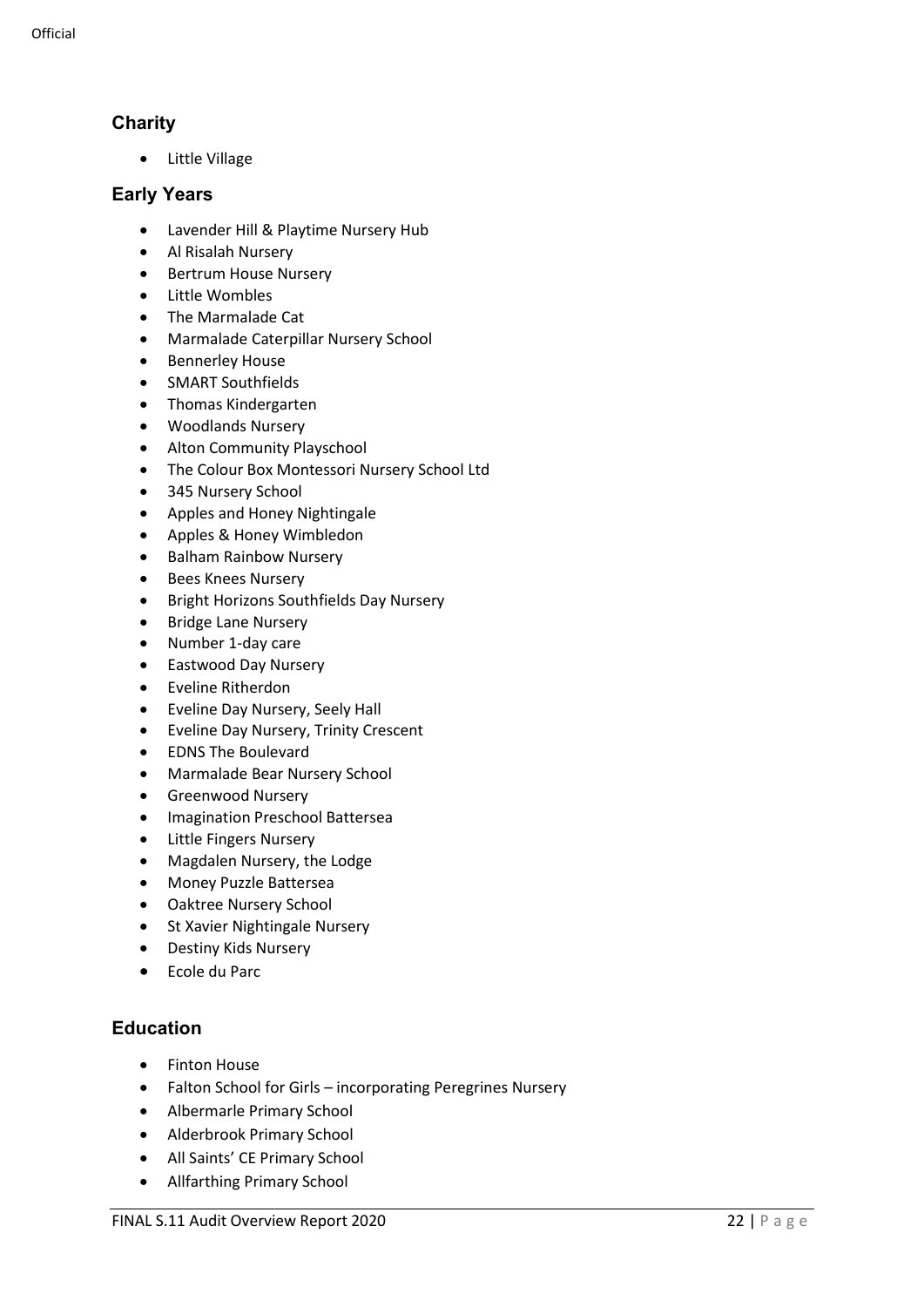- Ark Putney Academy
- Ashcroft Technology Academy
- Balham Nursery School
- Beatrix Potter
- Belleville Wix Academy
- Belleville Primary School
- Bolingbroke Academy
- Bradstow School
- Brandlehow
- Broomwood Hall School
- Burntwood School
- The Chelsea Group of Children
- Chesterton
- Chestnut Grove Academy
- Dolphin School and Noah's Ark Nurseries
- Earlsfield Primary
- Eastwood Nursery School
- Emanuel School
- Ernest Bevin College
- Francis Barber PRU
- Finton House
- Fircroft Primary School
- FLOREAT WANDSWORTH PRIMARY SCHOOL
- Franciscan Primary
- Garratt Park School
- Goldfinch Primary School
- Granard
- Graveney School
- Greenmead
- Griffin Primary School
- Wandsworth Hospital and Home Tuition Service
- Harris Battersea
- Heathmere
- Hillbrook Primary School
- Honeywell infants
- Honeywell Juniors
- Hotham
- Hurlingham School & Hurlingham Nursery (previous Lion House School)
- Ibstock Place School
- John Burns Primary School
- Linden Lodge
- MERLIN SCHOOL
- Mosaic Jewish Primary
- Newton Preparatory School
- Nightingale
- Northcote Lodge
- Oak Lodge School
- Oasis Academy Putney